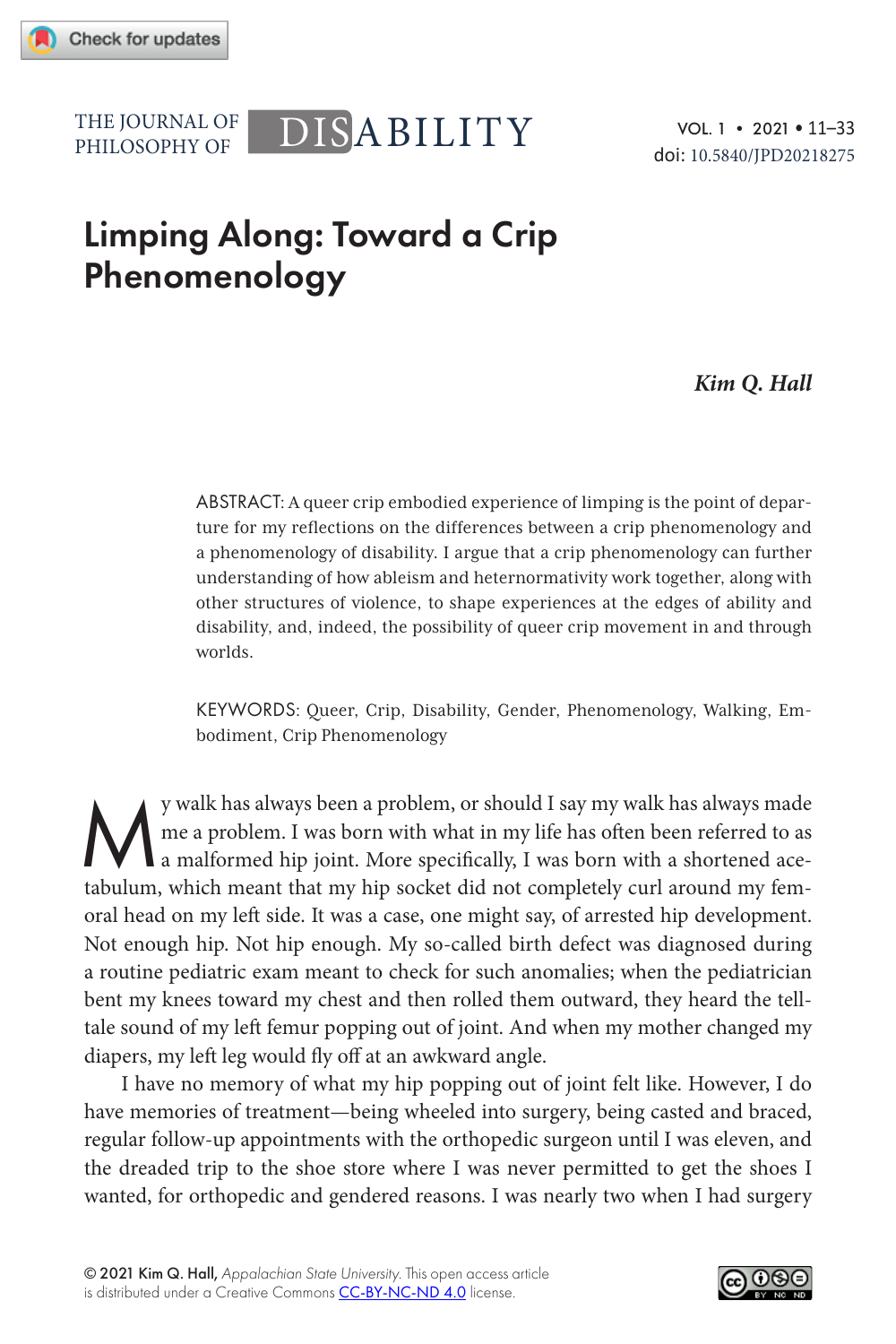on my left hip. This was followed by three months in a body cast coupled with a brace that consisted of a metal bar between two shoes that kept my feet fixed in position pointing outward. After the cast was removed, I wore a brace to secure my hip day and night, and then later, until age four or five, I was braced at night to prevent movement that might injure my hip.

All of this meant that my walking was delayed. One of my uncles attached four wheels to a finished square piece of plywood so that I could roll around the house. My earliest ambulation in the world was head first, on my stomach. My mom says I was hard to catch. There were many things I was not allowed to do at kindergarten for fear that, like someone's grandparent, I would fall and break my hip. Looking up, watching as other kids climbed the steps to the top of the sliding board is seared into my memory. By first grade, I was no longer braced at night, but I still had to go to the orthopedic clinic, where I would be x-rayed and where I was required to walk up and down the hallway under the diagnostic gaze of the orthopedist and my mother. The result: I walk, but with a difference. As a way of thinking about the meaning of a crip phenomenology, I want to consider how this difference matters.

Aside from the thick scar that runs the length of the area of my hip joint, the lingering evidence of this experience is in my walk. I have what many characterize as a limp (more on this later), though it is a limp that also embodies a swagger. The experience of having to walk up and down the hallway while doctors evaluated my gait, along with periodically being chastised for either walking "like my father" or "like a truck driver," joins the two: I have a limping swagger or a swaggering limp. Either way, my gait exceeds the bounds of the normal. My limping swaggering/ swaggering limping gait is, I suggest, a mode of queer crip ambulation in the world.

I use the phrase queer crip to describe my walk, drawing on Nancy Mairs's explanation of why she prefers to identify as cripple rather than disabled: "As a cripple, I swagger" (1986, 9).<sup>1</sup> Like the word queer, cripple has a history of being weaponized against stigmatized groups singled out by the term. And like queer, crip (a shortened form of cripple) has been reclaimed by many to describe experiences that aren't typically associated with disability and to name a politics of proud, spectacular defiance of pressures to assimilate to exclusionary norms. Queer and crip call for a more expansive understanding of gender, sexuality, ability, and disability attuned to experiences that defy conventional assumptions about who is included in or excluded from a category, like gender or disability. An experience of being disabled at birth and then subjected to medical interventions aimed at normalizing my body and its movements by erasing disability is not what most people have in mind when they think of disability experience. Within conventional understandings of disability, my experience might be categorized as an experience of cure.

Nonetheless, in limping one stands out, and one's navigation is often interrupted by questions like "What's wrong?" "What happened?" "What did you do to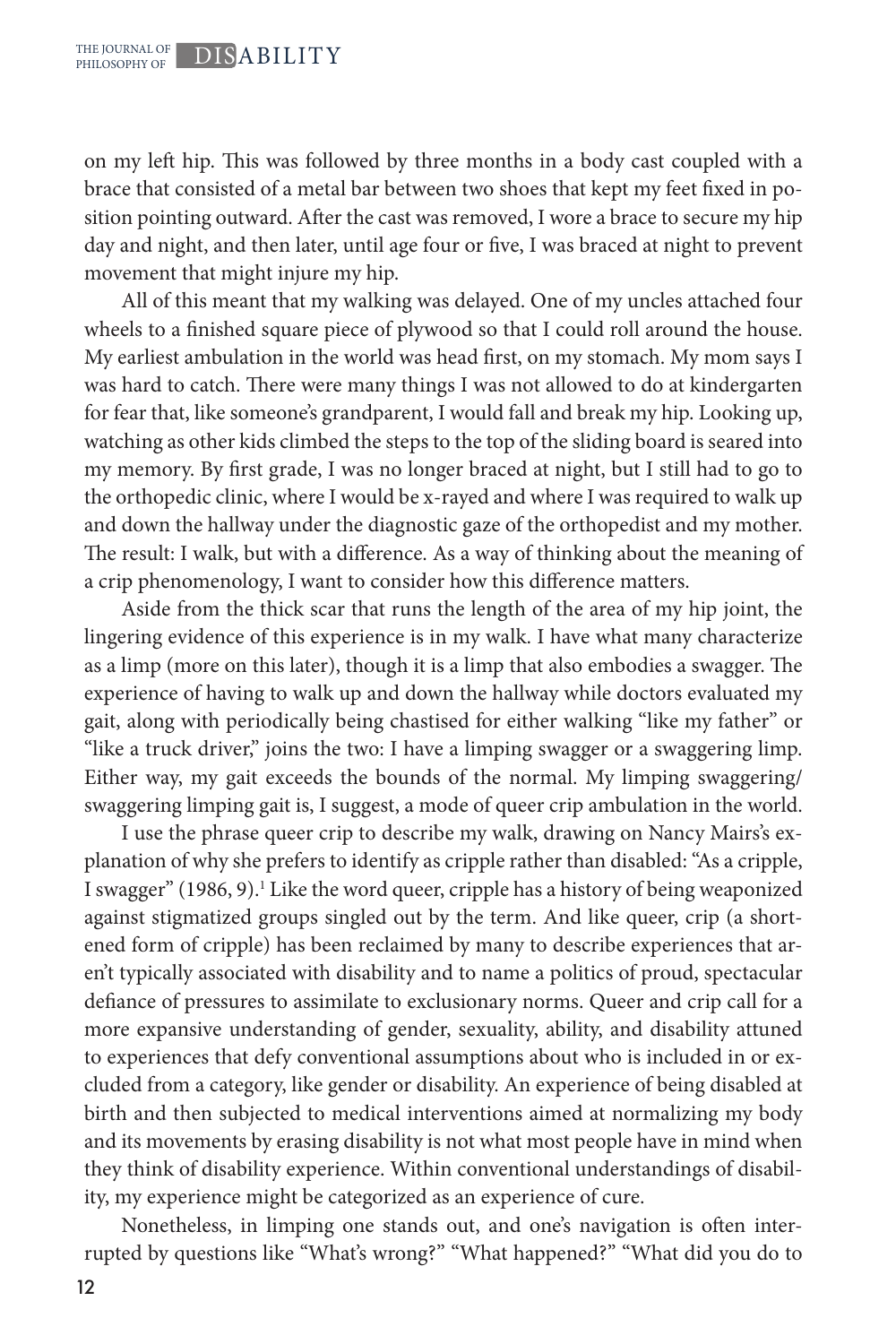yourself?" Such questions communicate that one doesn't belong. One's movement through space is interrupted; one is asked to explain oneself. To limp is to fail to meet expectations of fluid motion—a monstrous occupation of space. When one has been categorized as cured, a limping gait defies expectations of how abled, normal bodies move: "But you had surgery, and you were able to play sports?!" "Why are you limping?" To swagger is also to defiantly move through space; a swagger is an embodied assertion of self that is unconcerned with what others might think. When it's part of one's gender nonconforming embodied being in the world, a swagger flouts gendered expectations, asserting and affirming one's presence in a world predicated on one's shame, misery, or non-existence.

Moving toward a crip phenomenology entails grappling with the space of lived ambiguity materialized in my gait—a space at the edges of gender, between disability and ability. However else they've been understood, queer and crip are also terms for bodies, minds, spaces at the edges of certainty and methods for understanding those edges as sites of pain and freedom, all at once. To explain queer-crip experience we need, it seems to me, a crip phenomenology, which is, as I will discuss, something other than a phenomenology of disability.<sup>2</sup> In what follows, I first discuss what I take to be important differences between a phenomenology of disability and a crip phenomenology, focusing on how disability has appeared in classic phenomenology. I then consider how walking has figured in philosophy as an example of ableist assumptions in philosophy, thinking with feminist and queer phenomenological critiques of normalized and normalizing accounts of nonnormate embodiment and walking. Finally, I consider what it might mean to crip phenomenology from the perspective of a queer crip gender non-conforming butch limping-swaggering body.

# Phenomenology Between Disability and Crip

Nonnormate, extraordinary body-minds have been a standard feature of phenomenological analyses; however, as many have noted, their function in that work has often served to outline the features of the normate<sup>3</sup> lived bodymind. As Joel Michael Reynolds puts it in his reading of Merleau-Ponty's discussion of the blind man's cane, canonical phenomenological texts are informed by an "ableist conflation" of disability with "pain, suffering, and disadvantage," a conflation that distorts disabled experience in its failure to engage with disability as it is lived (2018, 420–421). Put differently, disability has functioned in conventional phenomenology as what David Mitchell and Sharon Snyder (2000) call a narrative prosthesis that props up the able bodymind whose experiences are assumed and universalized.

To take just one example, consider the opening lines of Erwin Straus's discussion of the upright posture: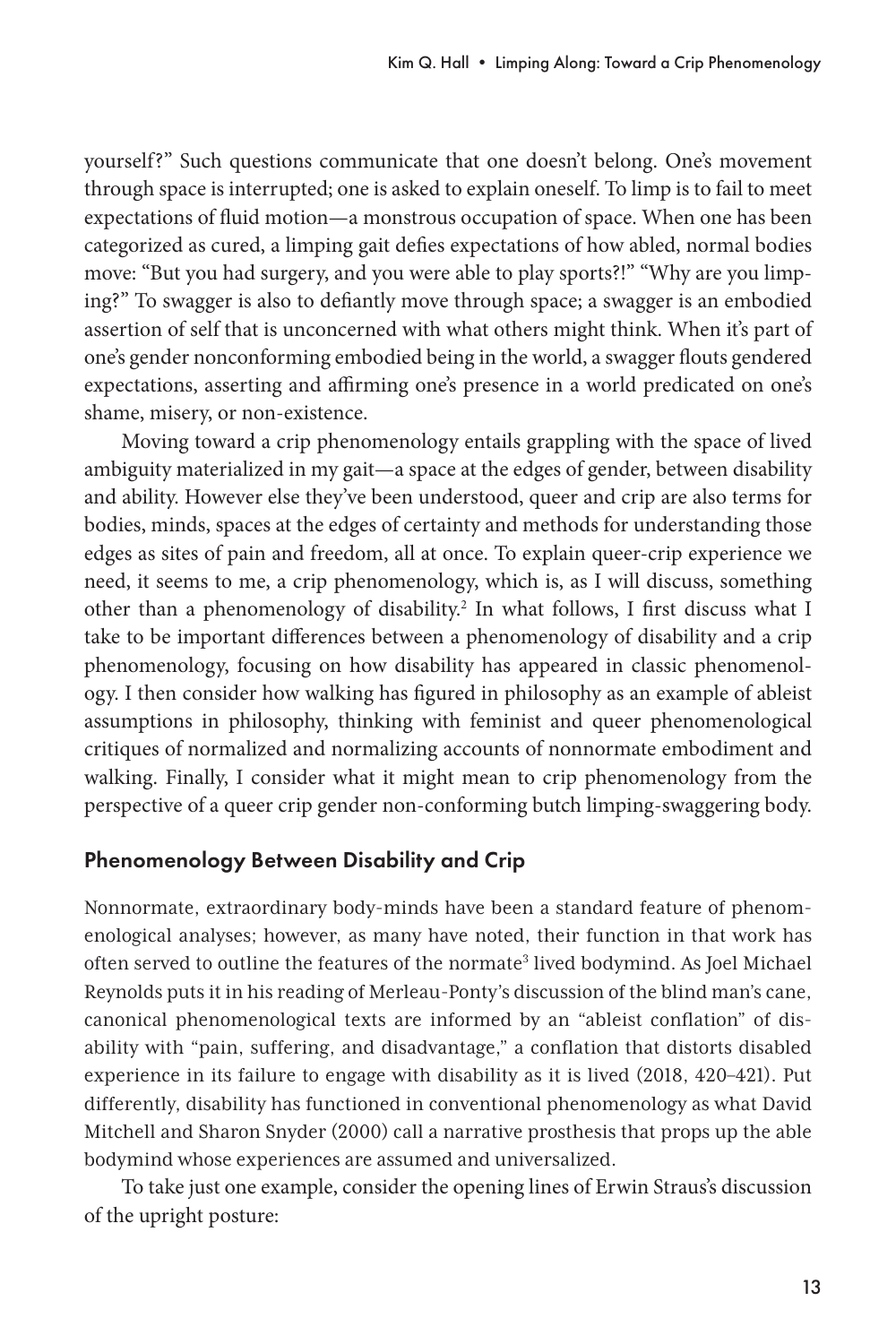A break-down of physical well-being is alarming; it turns our attention to functions that, on good days, we take for granted. A healthy person does not ponder about breathing, seeing, or walking. Infirmities of breath, sight, or gait *startle us*. Among the patients consulting a psychiatrist, there are some who can no longer master the seemingly banal arts of standing and walking. They are not paralyzed, but, under certain conditions, they cannot, or feel as if they cannot, keep themselves upright. They tremble and quiver. Incomprehensible terror takes away their strength. Sometimes a minute change in the physiognomy of the frightful situation may restore their strength. Obviously, upright poster is not confined to the technical problems of locomotion. It contains a psychological element. It's pregnant with a meaning not exhausted by the physiological tasks of meeting the forces of gravity and maintaining equilibrium. (1966, 137, emphasis added)

Straus opens his discussion of upright posture with a description of the thoughtless, routine navigation of the world that marks a "healthy" person's locomotion. Globally equated with the unhealthy, disability figures in this description as a "frightful" and "startling" disruption of the ordinary. Ultimately focused on normate standing and walking, Straus's discussion is peppered with references to disability, not as lived but as imagined loss of a taken-for-granted way of being in and navigating the world.

Straus's opening lines in "The Upright Posture" exemplify a pattern in conventional phenomenology in which disability appears as an object of fascinating interest rather than as lived embodied experience. For Reynolds, it is only by ignoring the impact of ableist structures on disabled bodily experience in the world—that is, only by ignoring "the difference that disability makes"—that Merleau-Ponty is able to assume that the blind man's cane is seamlessly incorporated into his embodied being, a habituated accommodation in response to loss, deficiency, and lack (2018, 423–424). Cripping phenomenology, Reynolds contends, is a matter of attending to the world-creating embodiment of disability, disability as lived, not in the form of abstract thought experiment, but concretely in a world deeply structured by ableism. He writes, "In so far as the historical, cultural, and social cannot be split from the natural, biological, and individual, the historical traces of ableism and ableist conflation cannot be erased from the form and materiality of the body. A successful crip phenomenology will always seek to bring such traces into relief" (Reynolds 2018, 426). In other words, it is only from an ableist perspective that disability can be abstracted from the context of ableism and other structures of oppression that give it meaning. In addition, when disability is abstracted from contexts oppression, the navigated world is assumed to be basically the same for all bodyminds, a neutral backdrop for bodily movement and comportment.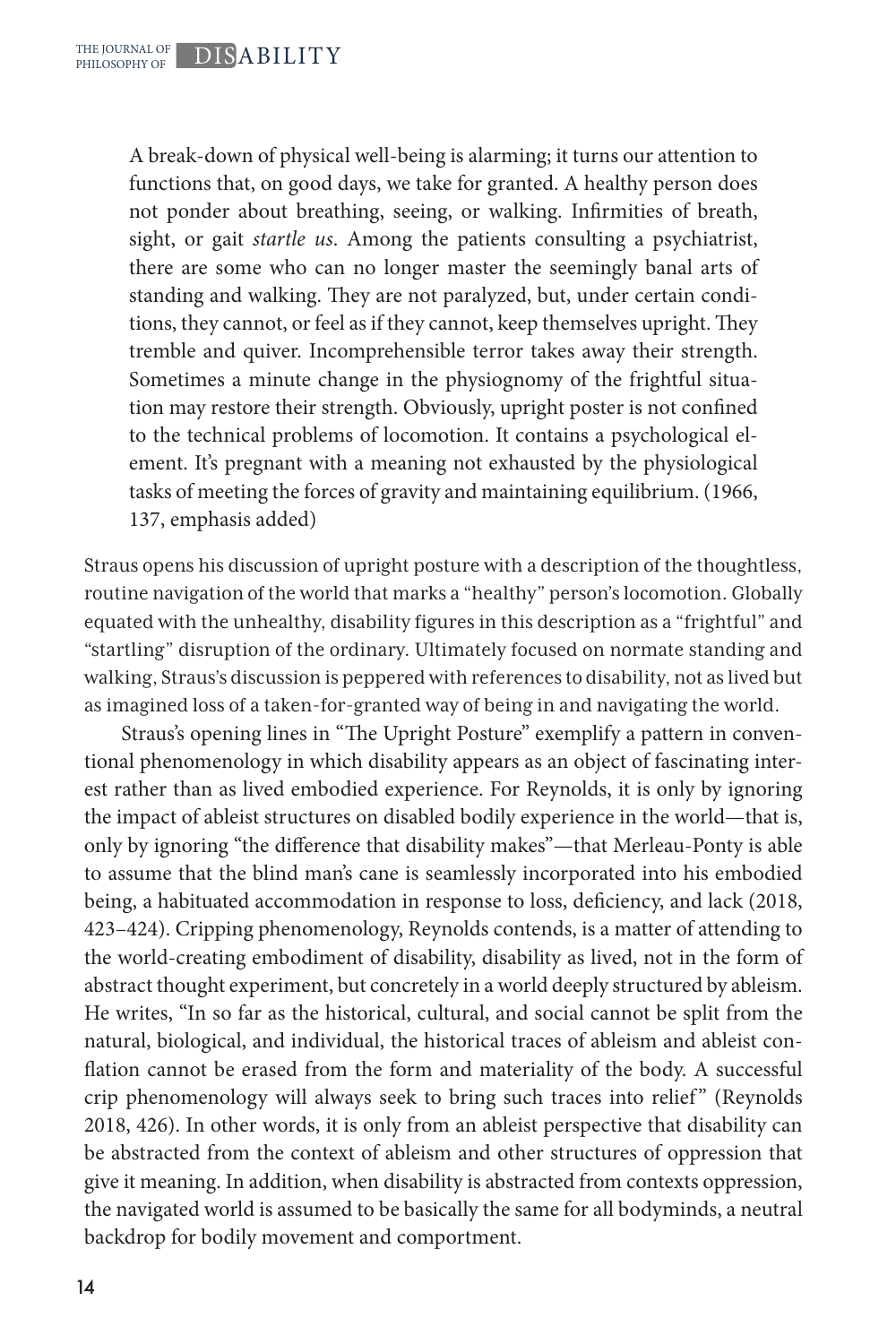Still another way disability has appeared in phenomenology has been in phenomenological accounts of the body gone awry. An illustration of this approach can be found in Drew Leder's (1990) phenomenology of the absent body. The absent body, for Leder, is the body below the surface of conscious awareness, whose workings are ordinarily invisible to oneself and others (1990, 1–2). Examples of this phenomenon include the circulation of blood, the process of digestion, the physiology below the surface of the skin, in the body's interior, that makes possible bodily movement, experience, and engagement with and in the world. As the examples of circulation and digestion demonstrate, the body's absence is crucial for embodied being in the world. The body's absent-presence haunts all experience. However, Leder also considers those moments when one becomes aware of one's absent body, a moment of intrusion into the ordinary when bodily parts and functions burst forth from oblivion, consuming one's entire awareness (1990, 75–92). It becomes difficult to think of anything but the entire painful kinetic chain of hip, knee, ankle, and foot as one walks, for example. Leder's account of the body's absent-presence and dys-appearance<sup>4</sup> is a story of ability and disability, for it is only in the context disability (e.g., pain, illness, injury) that the normally absent body becomes present as an object of attention.

Leder defines the phenomenon of the absent-presence of the body as "the body's own tendency for self-concealment that allows for the possibility of its neglect or deprecation. Our organic bodies can be easily forgotten due the reticence of visceral processes. Intentionality can be attributed to a disembodied mind, given the self-effacement of the ecstatic body. As these disappearances particularly characterize normal and healthy functioning, forgetting or 'freeing oneself' from the body takes on a positive valuation" (Leder 1990, 69). For Leder, such absences are part of the "normal" body's presence; however, other modes of the body's "being-away" characterize what he describes as "disharmonious" appearances of the body. The disharmonious experiences of the body are, in Leder's text, scenes of disability where the body, as he tells it, becomes present as alien to and at odds with one's self. For example, Leder describes disease and pain as an experience of "body regions" heretofore in the background bio-mechanical hum of the body's ordinary being in the world, constricting one's habitual, coordinated movement to one painful site. The disabled body appears in Leder's text as an "alien presence":

[D]isease, even more than pain, is typified by complex patterns of dysfunction. The 'I can' of bodily ecstasis is disturbed. What results is not, however, identical to the 'I cannot' of the recessive body. The latter refers to the fact that one's visceral functions continually and necessarily elude direct control. One is simply *un-able*. In disease, one is actively *dis-abled*. Abilities that were previously in one's command and rightfully belong to the habitual body have now been lost. This could be termed the phenom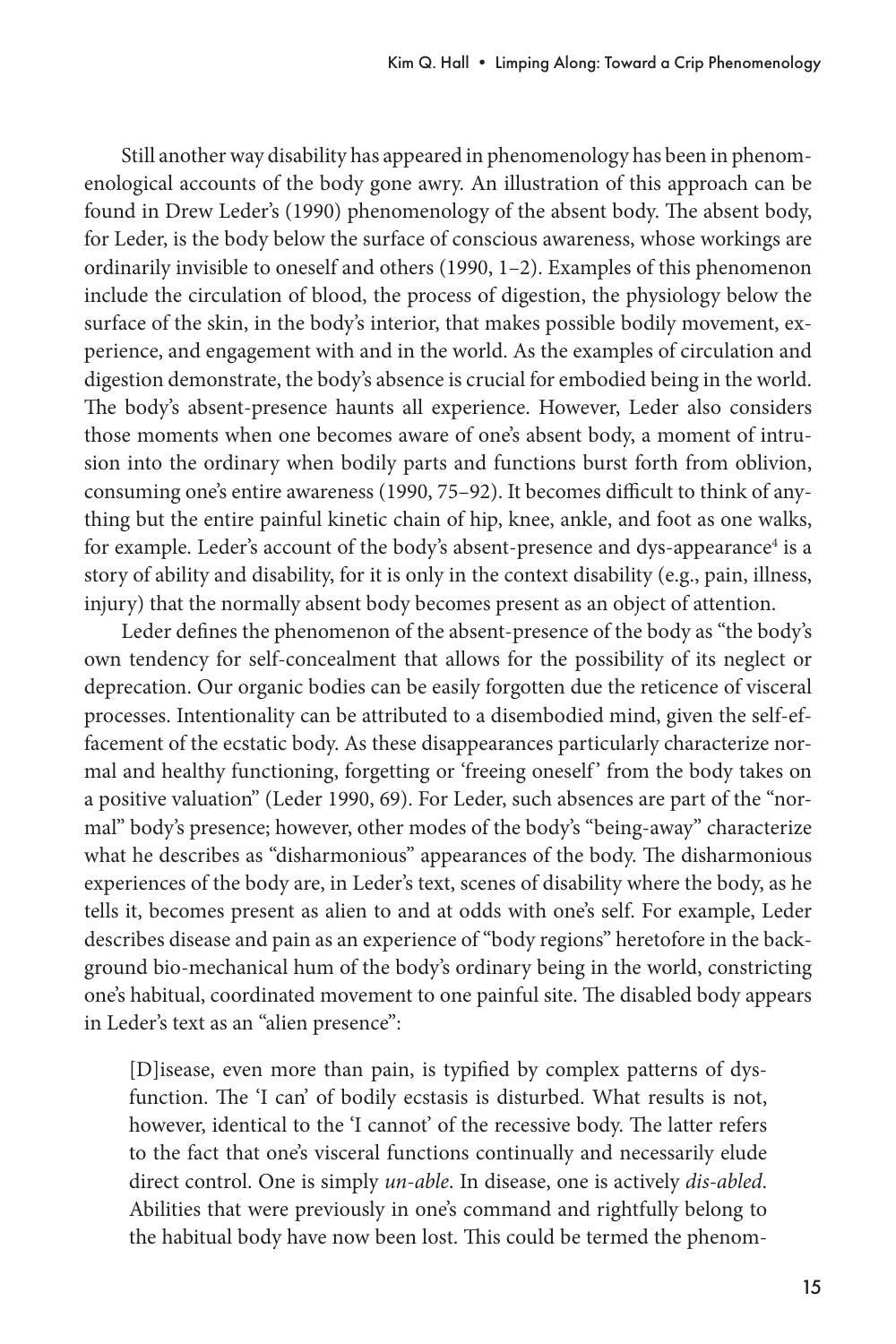enon of the 'I no longer can.' When sick I no longer engage the world as I once could. There may be nostalgia for lost possibility, hope for its return, fear that disability will further spread. (1990, 81)

Leder offers an insightful analysis of what the sudden appearance of pain or disease can feel like. Nevertheless, like Straus's account of upright posture, the description of disability he provides is from the perspective of the nondisabled bodymind. In other words, disability appears as loss of ability, occasioning a longing for ability. The nondisabled bodymind is the mode of default being in the world; disability is conceived as unwelcome intrusion. Such accounts rely on depoliticized, medicalized conceptions of disability that have devastating consequences for disabled people. Conceptions of disability as loss of ability feed into ableist assumptions that disabled lives are lesser lives, lives not worth living, lives with no future (see Kafer 2013). Medicalized and depoliticized, disability is conceived as unwelcome intrusion that should be eliminated. If the limits of the body are the limits of the world, there is a connection between the conception of disability as unwelcome and in need of elimination and the desire for a world with no disability (that is, no disabled people) in it (see Kafer 2013; Garland-Thomson 2012).

Leder's account is founded on the nondisabled body's imagined experience of loss of ability that results from disease or injury; the lived experience of disability is absent from his analysis.<sup>5</sup> Certainly, pain can be overwhelming and hyperpresent in one's bodily experience. Christina Crosby, for example, describes pain as that which brings loneliness because of the impossibility of adequately communicating one's pain to others; no one else can know one's pain (2016, 31). And Susan Wendell describes the unpredictability and episodic temporality of chronic pain (2001). The problem isn't the fact that Leder describes how pain can overwhelm one's experience of one's bodymind; it's the depoliticized approach to disability and the equation of disability with loss that characterize the ableist assumption underlying Leder's analysis of the absent body. Leder describes pain as a deviation from the normal, healthy state of the body; he does not offer an account of living with pain. Thus, Leder offers a phenomenology of disability, where the *of* positions disability as object and narrative prosthesis rather than lived experience in the analysis. Such an approach adopts an ableist perspective that either imagines what it might mean to lose current bodily capacities or draws on medical case studies of bodymind deviations from the norm. As such, a phenomenology of disability is informed by philosophy's ableism wherein disability is the object rather than the subject of philosophy (Carlson 2010, 10). While there is certainly no denial of the social world in a phenomenology of disability, disability's appearance in the analysis as deviation from the norm ultimately naturalizes the association of ability with health, rendering the bodymind's "I cannot" or "I no longer can" solely an experience of individual bodily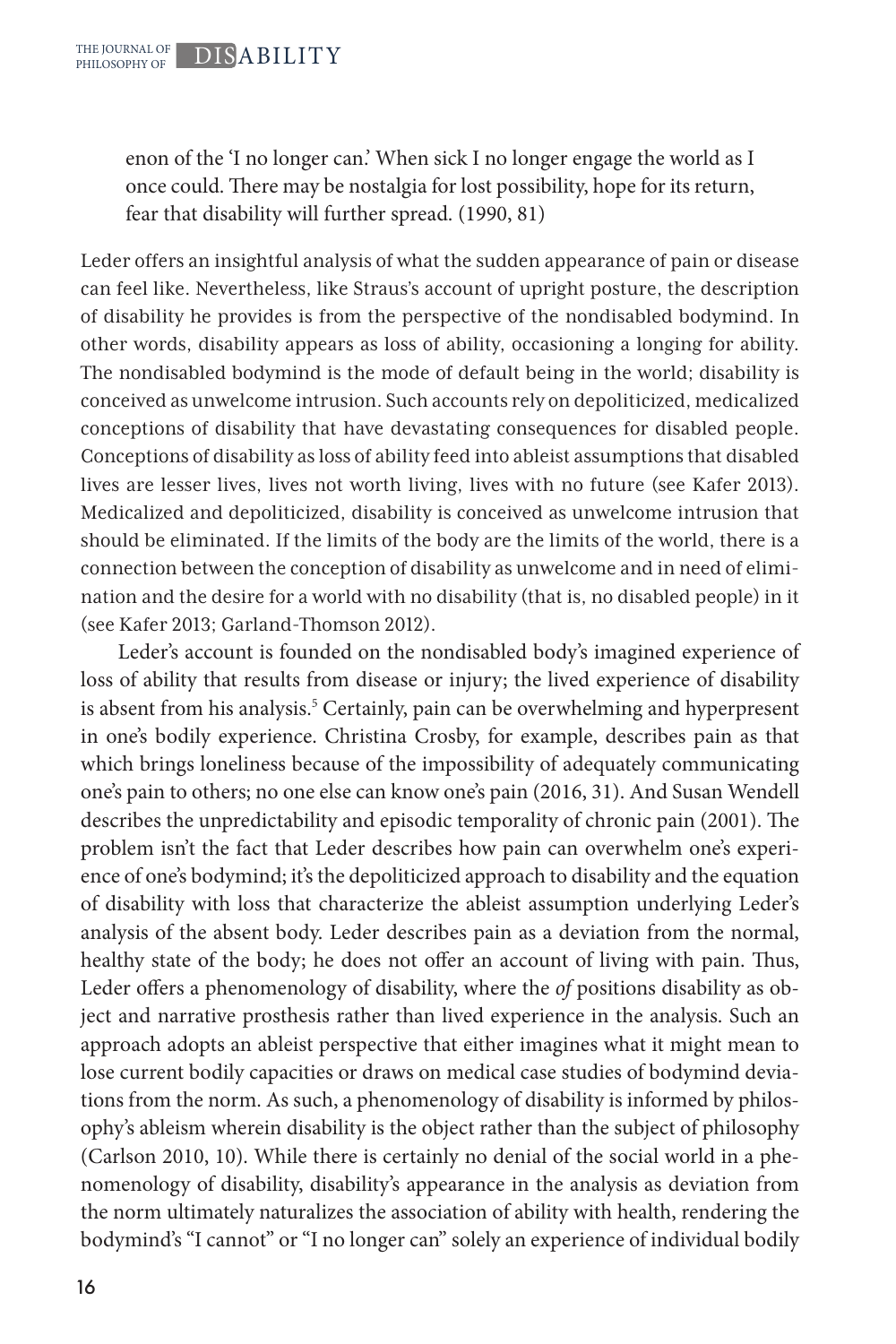limitation. This ableist imaginary of disability feeds into ableist imperatives to eliminate disability in the bodymind and in society and restore the body to normalized modes of absent-presence. Within ableist-oriented phenomenology disability is an unwelcome intrusion reinforcing the ableist assumption that, if they could, disabled people would rather be "normal" (Sandahl interviewed in Mitchel and Snyder 1996; Clare 2017). Disabilities appear in ableist-oriented phenomenology as objects of fascinating deviations from the norm, inviting presumed able-body-minded readers to imagine what it would be like to lose current bodily capacities, presenting disability as philosophical thought experiment. Whatever their insights may be, these texts offer a phenomenology of/about disability, but they do not offer a crip phenomenology.

Building on these insights, I would like to press further the notion of what it might mean to ground phenomenology (or philosophy more generally) in lived nonnormate bodily experience. A crip phenomenology, I suggest, is not only a matter of introducing disability as a new object of study into the field. Crip, as Robert McRuer explains, calls attention to the mutual imbrication of structures of compulsory heterosexuality and compulsory able-bodiedness, such that able-body-mindedness requires heterosexuality, and vice versa, heterosexuality requires able-body-mindedness (2006; 2018; 2020). A crip phenomenology also crips phenomenology, thinking on and against normalizing assumptions about lived bodyminds that have shaped the field, smuggling<sup>6</sup> queer crip experience into the field and using its tools critically to explain the entanglements of ableism, heteronormativity, and other structures of oppression that shape lived bodymind experience. Thus, cripping phenomenology involves understanding how ableism and heternormativity work together, along with capitalism, white supremacy, patriarchy, and other structures of violence to shape disability experience and, indeed, the possibility of one's movement in and through worlds.7

Walking is one mode of moving through the world. In her conversation and walk with Sunara Taylor, Judith Butler describes walking as an interdependent activity supported by innumerable others who either make one's walk possible or impede it:

[A] walk always requires a certain kind of technique, a certain support. Nobody takes a walk without there being a technique of walking. Nobody goes for a walk without something that supports that walk, something outside of ourselves. And maybe we have a false idea that the able-bodied person is somehow radically self-sufficient. I think there's an idea of self-sufficiency that might be a fantasy and a kind of an ideal norm that doesn't actually suit any of us or help any of us think about how we move or why we move as we move. (2009, 187)

In response to Butler, Taylor adds, "That an able-bodied person can take a walk independently without anything else is sort of a myth. They do need certain ground, they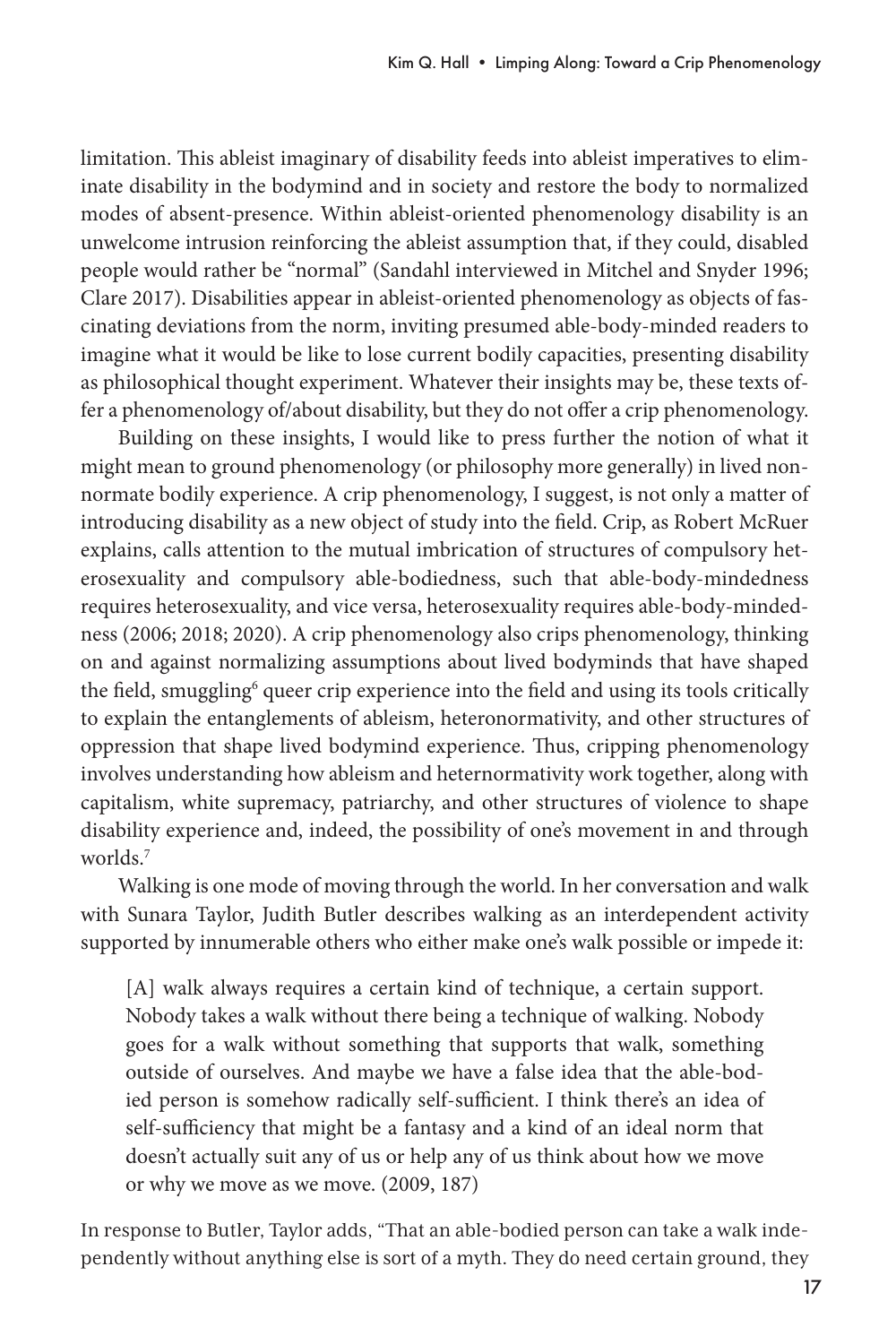do need shoes, as you said, they need social support" (2009, 187). As this exchange between Butler and Taylor about walking underscores, the difference between an 'I can' and 'I cannot' (or 'I no longer can') is not reducible to any physiological fact about any individual body itself. The question of what a body can do—in this case, whether, how, and where any body can walk—can only be addressed critically, by attending to the social and political contexts that support or fail to support that walk. In its critical phenomenological approach, crip phenomenology attends to the ability-disability system structured by ableism in concert with other structures of oppression to shape the meanings of ability and disability, informing what bodyminds can do, where, when, and with whom.

Critical phenomenology, Lisa Guenther clarifies, is both philosophical and political. It focuses on the oppressive structures that make experiences possible and meaningful by revealing how they have circulated as commonsensical with an aim to political transformation of the world buttressed by those structures (Guenther 2020, 15). As such, critical phenomenology creates the possibility of "reclaiming the commons . . . [while] pulling up traces of a history that is not quite or no longer there—that has been rubbed out or consigned to invisibility—but still shapes the emergence of meaning" (Guenther 2020, 15). Politically, critical phenomenology is a creative practice that aims to transform the world (Guenther 2020, 15–16). *Critically* queer crip being in the world is at the heart of crip phenomenology.<sup>8</sup>

As I've been arguing, crip phenomenology is oriented toward affinities and solidarities between queerness and disability. As McRuer puts it, queerness in heteronormative contexts is perceived to be abnormal/diseased/sick/disabled, and disability in able-body-minded contexts is perceived to be perverse/queer (2020, 63). To crip phenomenology or offer a queer crip approach to lived bodymind experience is to strive to understand how ableism and heternormativity work together, along with capitalism, white supremacy, patriarchy, and other forms of structural violence, to shape those experiences. Furthermore, because both queer and crip reference experiences and critical-creative projects that trouble existing categories, cripping phenomenology troubles what is taken-for-granted about disability itself in worlds and within phenomenology. In its efforts to reveal and understand embodied legacies of multiple forces of normalization and naturalization, crip critique is attuned to how the imperative to embody 'the normal' entails heterosexuality, binary gender, and able-body-mindedness (McRuer 2018).

The crip in crip phenomenology, while certainly concerned with and accountable to the lived experiences of queer and disabled people, also attends to the edges of those categories, bodyminds that may not fit prevailing assumptions of what is meant when one speaks about disability, gender, or sexual identities and beingin-the-world and that defy ableist and heteronormative expectations. Critically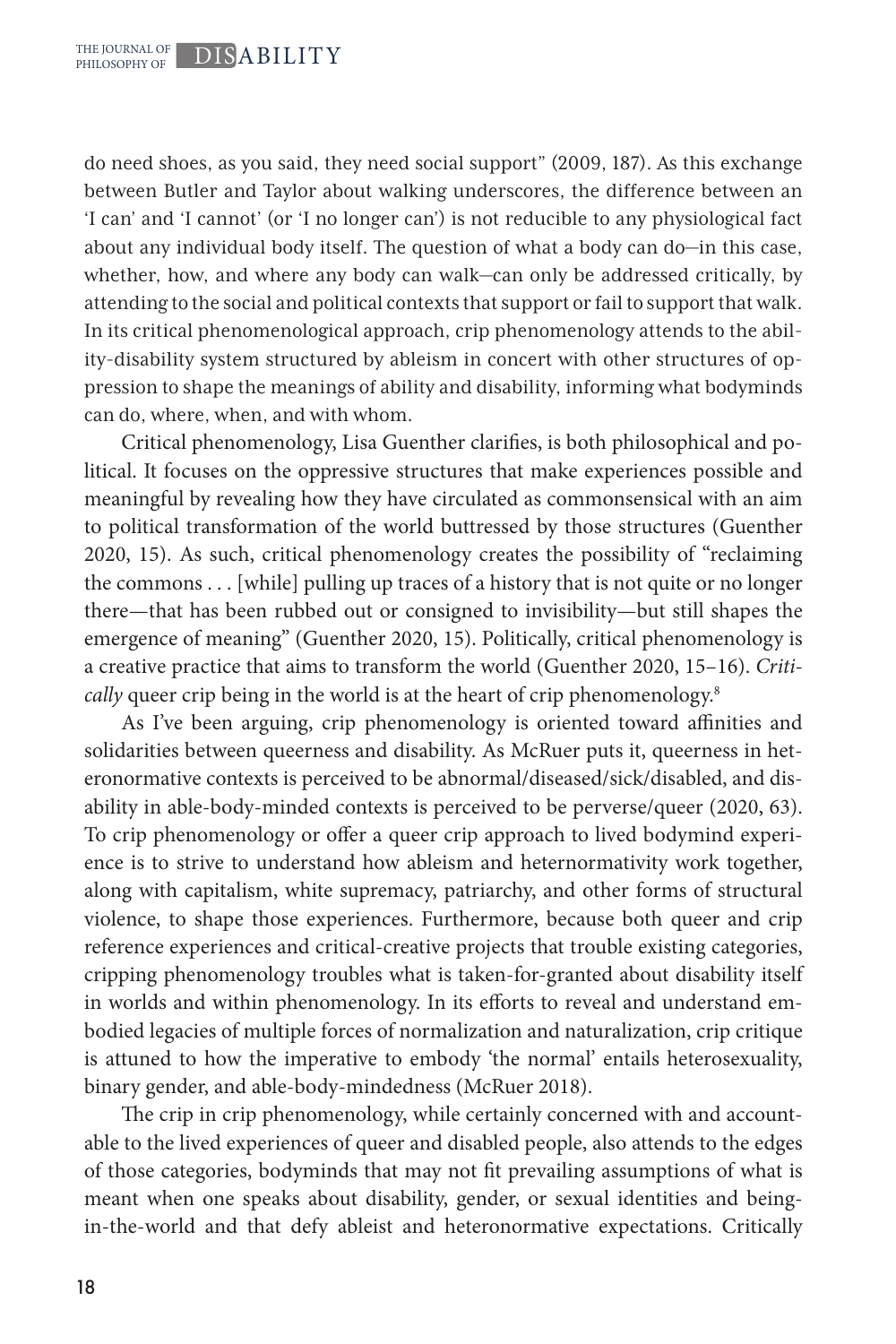conceived, queer crips are not the bodyminds that are expected; they may surprise, confound, enrage, or shock, depending on the context of encounter. To shock, as Gayle Salamon building on Fred Moten explains, is to break with "the typicality of the world" (2018, 63–66). This break in typicality, I suggest, can occur in both dominant and non-dominant worlds, alienating body-minds that offend what's taken as commonsensical about belonging in those worlds.

That said, cripping, like queering, is a method that aims to do more than critique restrictive norms; it also considers how queer crip being-in-the-world is a site of possibility for, to borrow from Ashon Crawley, otherwise-being, otherwise-worlds (2017, 24–25). As Alison Kafer explains, disability from a critically crip perspective is a site of questions rather than fixed definitions (2013, 12–13). To crip, Kafer points out, is to decenter without ignoring the role of diagnosis in defining disability. Building on these insights from crip theory, crip phenomenology is a philosophical and political practice that calls into question, even as it describes, lived experiences of queerness and disability and proposes a cripping of phenomenology itself by drawing on experiences, texts, figures, and traditions that are all-too-often ignored in the field's mainstream.

# The Philosopher's Walk

To get a more grounded sense of crip phenomenology, I turn again to walking, in particular the philosopher's walk. As this paper's title and opening paragraphs indicate, my central focus is an example of a queer crip gait, in particular limping, as a generative site for thinking about how crip phenomenology troubles disability and queerness. To get there, I turn to walking, especially its association with thinking itself. It is this association of walking with thinking that I call the philosopher's walk. By drawing attention to the philosopher's walk, I hope to further clarify the distinction between ableist and queer crip understandings of philosophy itself. When one speaks of the philosopher's walk, one must ask who is the philosopher who walks and what is the nature of the philosopher's walk; what supports this walk and what is supported by this walk? What sort of thinking is made possible by the philosopher who limps? Limping, after all, interrupts and disrupts the fluid motion of normal/idealized walking. To the extent that walking and thinking are conjoined in the philosopher's walk, might a philosopher's limp queer crip the business-as-usual of philosophy itself, thus forging a path for philosophy done otherwise, an otherwise-philosophy, a philosophy one might call queer crip?

In his discussion of the significance of walking in the lives of various canonical philosophers, Frédéric Gros writes, "In all too many books the reader can sense the seated body, doubled up, stooped, shriveled in on itself. The walking body is unfolded and tensed like a bow: open to wide spaces like a flower to the sun, exposed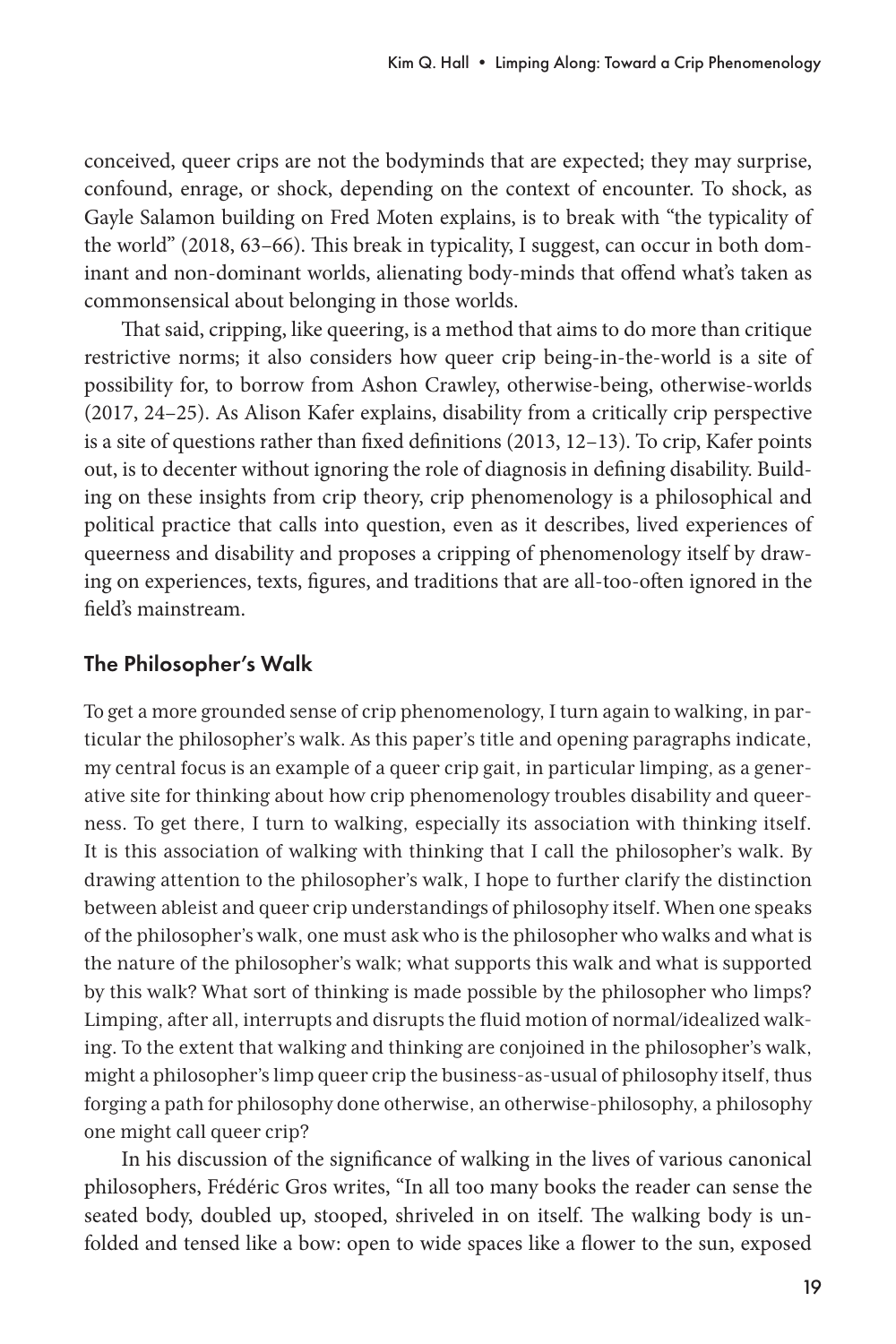torso, tensed legs, lean arms" (2014, 19). For Gros, walking is an embodiment of unconstrained, free thought and, thus, of philosophy itself (2014, 23). Disability in his text (the seated, doubled up, stooped, shriveled body) does the work of making visible modes of embodiment that obstruct thought and, thus, the work of philosophy itself. In developing this claim, Gros relies not only on what various philosophers have said about the virtues of walking, but also on the habits of those philosophers who were known to be walkers.

A number of philosophers have extolled the virtues of walking, and their walking habits have been held up as the embodiment of those virtues. Every undergraduate philosophy student learns that the residents of Königsberg knew what time it was by taking note of Kant's daily walks. Nietzsche also was known to take long, ambling walks to ease his pain. For both Kant and Nietzsche, walking was important because it sustained health or erased the effects of debilitating pain. For both, in other words, walking was a mode of disability management and elimination, an embodiment of an ableist belief that bodymind vulnerability can be conquered through individual acts of self-discipline.

Kant and Nietzsche's ableist orientation to walking<sup>9</sup> reflects a pattern that has been usefully critiqued by Gail Weiss and Gayle Salamon: the space of the world in which these figures move is but a neutral backdrop to their meanderings (see Salamon 2018; Weiss 2008). Walking, like sitting at their desks, is an act of solitary, uninterrupted thought. The world through which their bodies move is there to rejuvenate, fortify, and facilitate, but not disturb, their autonomous aims. The many ways in which the structures of the world support their walk are invisible because those structures do not obstruct their movement. The world is made by and for their movement; their walking an illustration of the ontological expansiveness of privileged bodyminds.10 In these venerated scenes of normate walking, the unrestricted, ambling body mirrors unrestricted powers of mind.

For Gros, books (or philosophical writing) express the physiology of the writer (2014, 19), and good books/philosophy reflect a healthy physiology born of fresh air and solitary brilliance, while bad books/philosophy reflect an unhealthy physiology tainted by the "miasmas" spread by of musty books of others (2014, 18):11

Books by authors imprisoned in their studies, grafted to their chairs, are heavy and indigestible. They are born of a compilation of other books on the table. They are like fattened geese, crammed with citations, stuffed with references, weighed down with annotations. They are weighty, obese, boring, and are read slowly, with difficulty. . . . An author who composes while walking, on the other hand, is free from such bonds; *hi*s thought is not the slave of other volumes, not swollen with verifications, nor weighted with the thought of others. It contains no explanation owed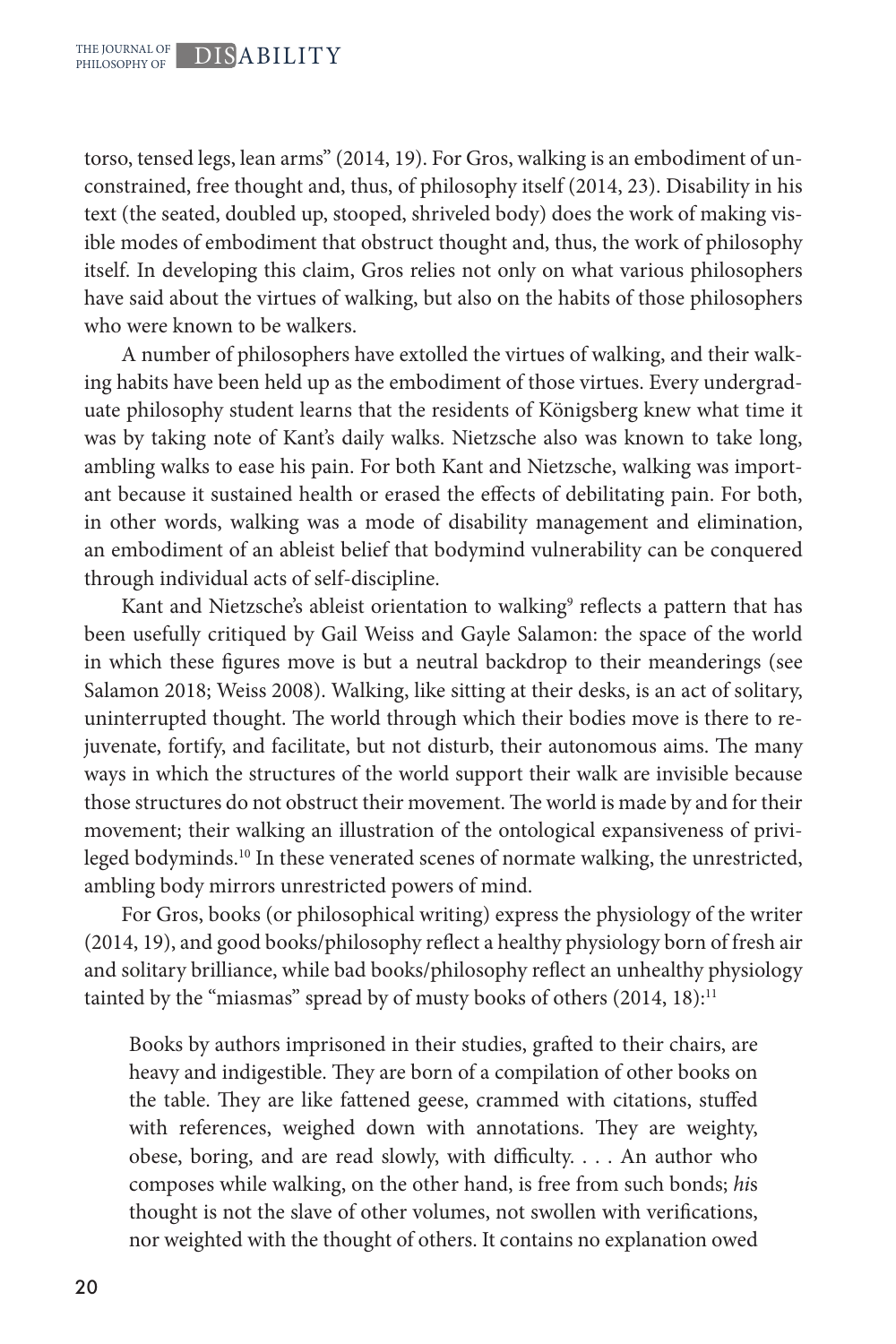to anyone: just thought, judgment, decision. It is thought born of a movement, an impulse. In it we can feel the body's elasticity, the rhythm of a dance. Here is thought about the thing itself, without the scrambling, the fogginess, the barriers, the customs clearances of culture and tradition. (2014, 19–20, emphasis added)

No barriers, no fogginess, no accountability, no identity papers needed, no scrambling, no need to reroute—what privileged, ontologically expansive walking!

To be clear, the problem isn't the fact that these philosophers enjoyed their walks or that they had a habit of walking or even that walking made them feel better. Instead, I'm interested in how these walks figure in philosophy and the story of philosophy they tell. These philosophers' walks tell the story of philosophy's ableism insofar as they render invisible the structures that support those walks and maintain the myth of walking and thinking as solitary rather than interdependent activities. When taken as a foundation for the doing of philosophy, this style of walking materializes a philosophy that is, as Mariana Ortega points out, deeply ignorant of non-dominant ways of life and thus unable to understand the world despite its peacocking and posturing to the contrary—a philosophy that, as she puts it, has transformed a love of wisdom into a practice of exclusion (2016, 216).

I've characterized this conception of walking and its centrality to philosophy as ableist, but not for reasons one might assume. To begin with the most obvious, the accounts aren't ableist because they privilege walking rather than another mode of getting around, for example rolling. As Sunara Taylor puts it, there are many ways of going for a walk, and rolling is one of them (Butler and Taylor 2009, 186). So it's not the mere act of walking that makes these accounts ableist. Instead, it's *how* they walk, how the philosopher's walk is cast as the embodiment of an ontologically expansive cis straight white masculinity through distancing the walker from bodymind vulnerability and interdependency with others and the very ground on which they walk. More than a means to get from one place to another, successful walking, as these philosophers present it, is an exercise of mastery over mind and body and of disability elimination. Walking, in this case, functions as a movement in which the walker is normalized through the achievement of distance from disability. With each step, ableist conceptions of walking reinforce oppressive norms that enact modes of disability elimination, norms that naturalize and reinforce myriad forms of injustice against bodyminds that fail to embody them, thus underscoring the ableist conception of disability and disabled people as not belonging and undesirable.

Gail Weiss's description of the objectification of aging bodies in youth-obsessed cultural contexts is helpful here. Practices that aim to distance oneself from the aging of one's body and the elderly are mutually imbricated (see Weiss 2017). Weiss describes such practices as "founded, not upon a realistic assessment of the body's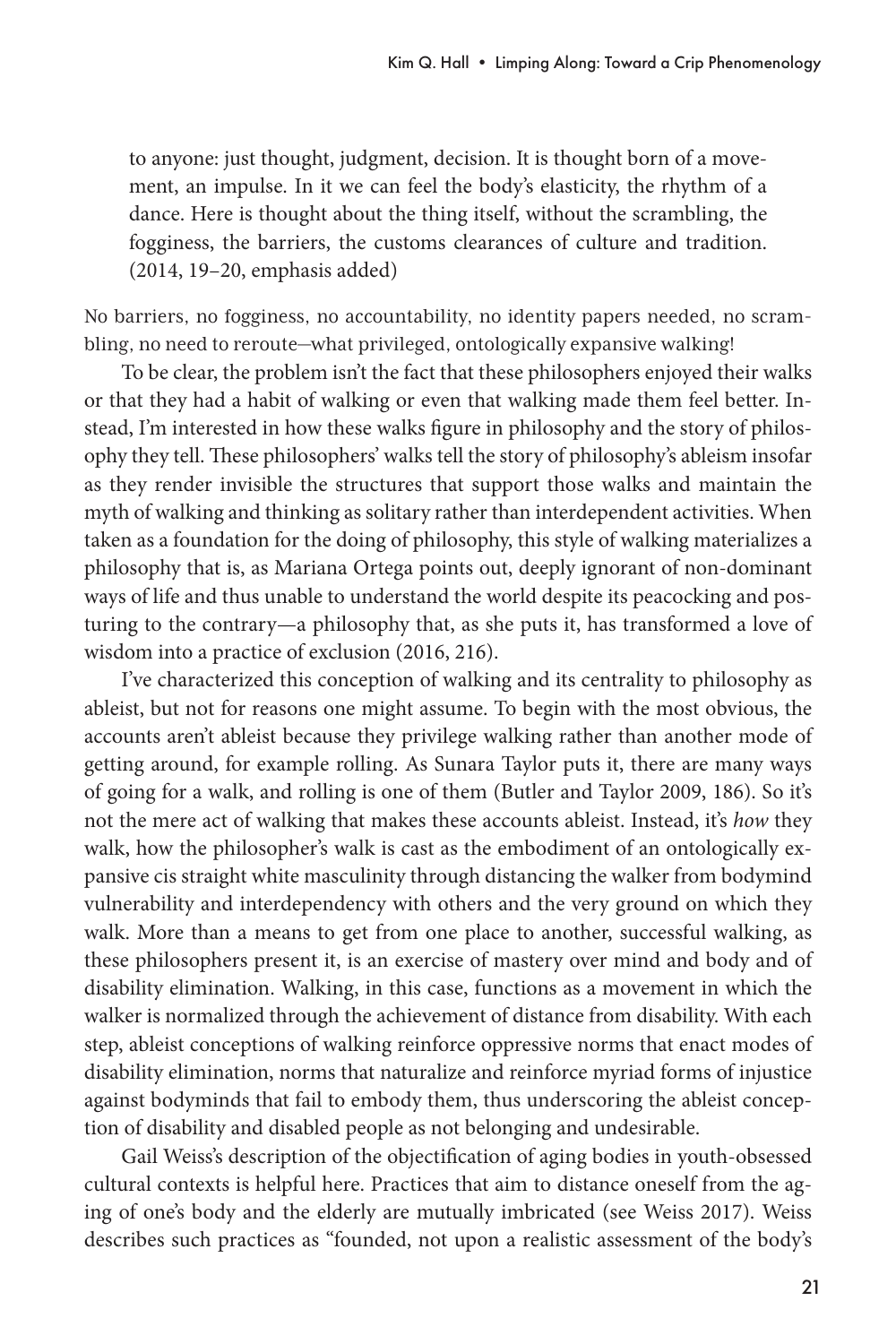changing capacities as it ages, but rather upon an idealized, static, youthful body image that makes the aging body a site of fear and disgust for oneself and for others" (2017, 205). Likewise, ableist conceptions of walking are informed by and enact a eugenic logic<sup>12</sup> of cure that misunderstands health as the absence of disability and thus characterizes disabled lives as lives not worth living. Lives deemed not worth living become lives not worth saving.<sup>13</sup>

Gayle Salamon's phenomenological approach to the transphobic scrutiny of Latisha King's walk offers an insightful analysis of a form of nonnormate walking that is simultaneously a site of embodied subjectivity and of gendered, ableist, racialized, and classist surveillance and violence. She writes,

Gender and walk are situated between [the] material body and the immaterial inhabitation of the body. The walk resides in the hinge between the volitional (where my feet take me) and the non-volitional (my walk as unintentionally disclosing my gender and sexuality). . . . Walking is an act that we perform with our habit body. The style that any walk will eventually develop is unavoidably inflected with gendered meanings, as well as racial and class [and disability, I would add] markers, which strengthen and deepen and become more pronounced in adolescence, developing like other characteristics of gender. (Salamon 2018, 32)

The significance of walking—its sounds and choreography—in normalizing contexts rests upon the naturalization of classed, racialized, gendered, and ableist binaries. In the context of these naturalized binaries, the appearance and movement of gender nonconforming bodies appear in dominant contexts as acts of aggression in their failure to be properly gendered (see Salamon 2018, 5). Salamon's critical phenomenology of transphobic violence in response to Latisha King's walk reveals how gaits that defy corporeal norms threaten worlds built around rigid conceptions of gender and the partitioning of space that aims to keep bodies in their "proper place."

As Perry Zurn (2019) and Andrea Pitts (forthcoming 2021) point out, the transphobic violence that ultimately ended King's life was also shaped by racism and ableism.14 A survivor of traumatic abuse, Latisha King was a black disabled trans girl in special education classes at E. O. Green Junior High School in Oxnard, California. Brandon McInerney, the student who murdered her, was known to be drawn to and affiliated with white supremacist groups and had a reputation for targeting disabled students with verbal and physical violence. In contexts of white supremacy, misogyny, heteronormativity, ableism, classism, and transphobia, not all queer crip walks are the same. While gaits that defy corporeal norms create paths for lives lived otherwise and, thus, threaten worlds built around rigid conceptions of gender, they also situate bodies within what Sara Ahmed calls a "differentiated economy of stop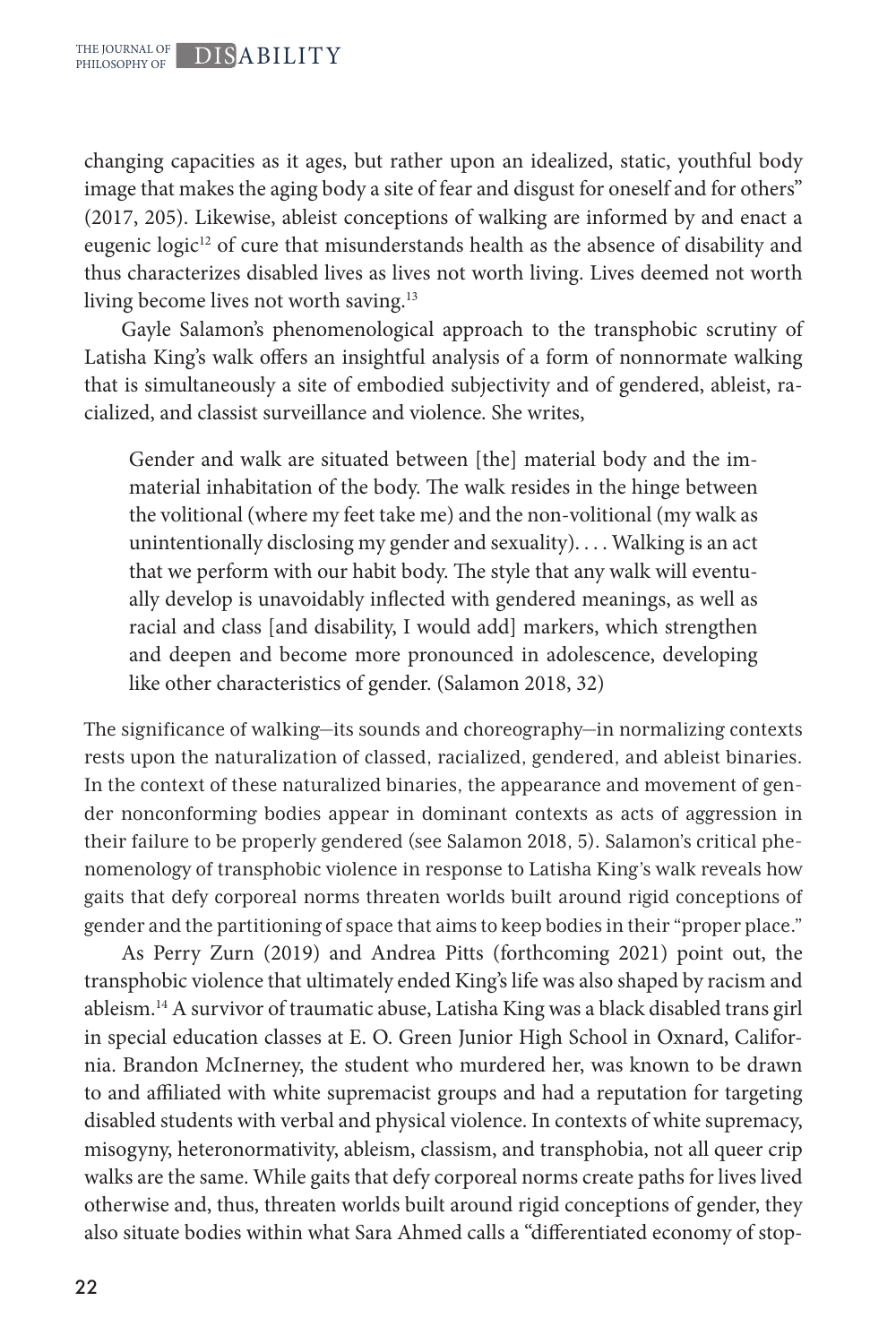ping," an economy that creates different degrees of exposure to violence and different ways of moving and being stopped (Ahmed 2007, 161–162).

For Ahmed, the extent to which a bodymind aligns with normative whiteness informs the extent to which a body can move freely and pass unnoticed in a space. Whiteness, Ahmed argues, is not reducible to skin color. Instead, Ahmed describes whiteness as "a mobile body that 'can do' things" and feel "at home" (2007, 160). The mobility and comfort of whiteness allows it to be unnoticed, as if it is not even there. Unnoticed bodies are bodies that are habituated in (and thus, inhabit) and "sink" into a space because it anticipates them (Ahmed 2007, 156). Whiteness and heteronormativity are mutually reinforcing. As Ahmed puts it, "[C]ompulsory heterosexuality is the ground for the reproduction of . . . normative whiteness" (2007, 127). Bodies that are out of place in some way are stopped because, Ahmed contends, they are "not extended by the skin of the social" (2007, 161). That said, we don't all inhabit a given social category in the same way, and the different ways we inhabit categories (like white and disabled) determines how, when, and where we are able to move through or are stopped in space (Ahmed 2007, 159). Ahmed's analysis of the phenomenology of whiteness and of stopping usefully illustrates how mobility and comfort are political and vary between bodies, within and between social groups, and within different spaces.

The perceived violation of gaits deemed abnormal, a perception reflected and materialized in various forms of intense surveillance and reaction with which such gaits are met in dominant contexts, reveals how forces of compulsory heterosexuality and compulsory able-body-mindedness work with whiteness and other forms of oppression to structure the world in ways that significantly harm queer crip bodies. Queer crip movement comes up against normatively hidden structures that differentially allow or arrest the movements of bodies and shape the ground and space one must navigate. Walking is not a mere physical accomplishment of the kinesthetic chain of hips, knees, ankles, and feet. In moving through worlds, queer crips are aware that walking is a kinesthetic relationship between bodies and worlds.

That said, how might we further understand queer crip lived bodies as corporealized resistance that creates possibilities for lives lived otherwise? After all, as Gail Weiss writes, "the body itself serves as the 'narrative horizon' through which human beings actively make sense of their lives" (2008, 6). Following Weiss, the lived body, while situated in and structured by oppressive systems, also refigures the ordinary, materializing another way to be and creating spaces of free movement. The body as lived is not simply a matter of biological-mechanical functioning. Lived in relation to and with others, embodied being in the world opens possibilities of transformed modes of being with others, otherwise-relationships.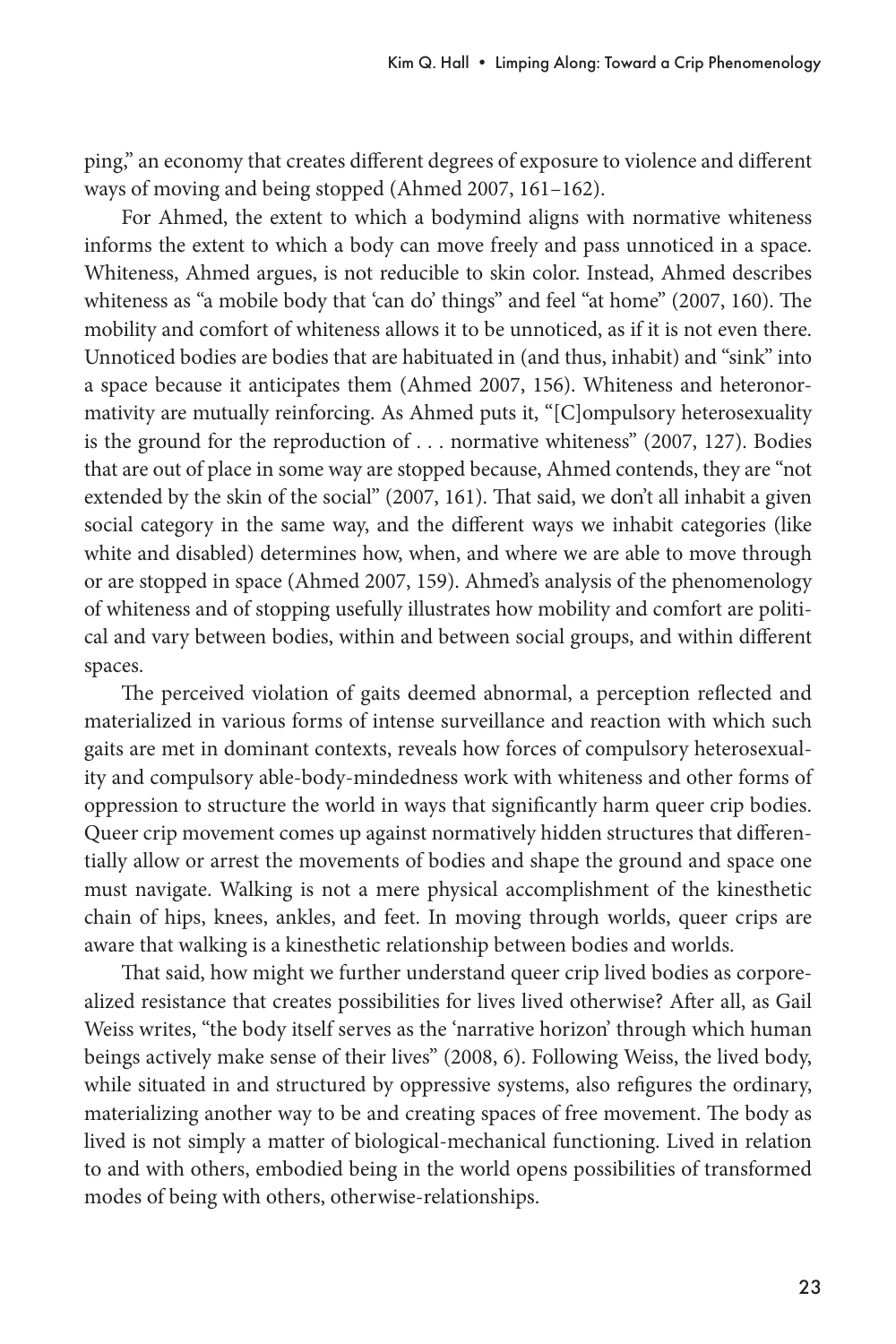In addition to revealing the oppressive structures that shape the lived experience of queer crip embodiment, a crip phenomenology attends to the resistant, transformative possibilities that are interdependently corporealized in queer crip modes of navigation and being in the world, modes of engagement that make possible queer crip flourishing. Building on Chris Cuomo's concept of ecological flourishing, Alexis Shotwell defines queer crip flourishing as an embodied affirmation of "an orientation toward unpredictable practices of capacity-increasing pleasures," an orientation that doesn't rely on "knowing precisely where we are going" (2016, 162). María Lugones's discussion of walking illegitimately is also useful here. For Lugones, an illegitimate walk is a walk that resists "the homogenizing language of the *therapeutizing* of politics, of expertise, of social control" (2003, 230, emphasis added) and "the confines of the normal" (2003, 231). I suggest that an important project for a crip phenomenology is to provide an account of how lives lived on edge and in excess of normalizing categories of gender, sexuality, appearance, and bodymind functioning defy and disrupt the eugenic logic of those categories, suggesting and affirming other ways to be.

# Limping Along

So how might a crip phenomenology (which is always already queer) refigure gender, disability, and perhaps phenomenology itself? Given that phenomenology attempts to understand the structures of the world by beginning with lived experience and enmeshment in it, what cracks in suffocating normalcy are revealed by analyses that begin with queer crip orientation in the world?

To begin to grapple with these questions, I turn again to my gait—my limping swagger/swaggering limp—to try to get a sense of how queer crip embodiment challenges assumptions enshrined in prevailing categories of gender and disability.15 In part, a crip phenomenology of limping challenges the taken-for-grantedness of the distinction between able-body-mindedness and disability, drawing attention to how this distinction is secured through the naturalization and normalization of racialized binary gender and heterosexuality. Such efforts raise questions about who counts as disabled and what counts as disability in ways that trouble easy narratives offered in the name of and in opposition to mainstream approaches to disability rights.

Disability is a category that refers to wide array of bodies and minds, including as Susan Wendell notes, those with chronic pain and illnesses whose lived experience of disability is shaped by the episodic temporality of, for example, the flare up (see Wendell 2001). Also, as Alison Kafer (2013) and David Mitchell and Sharon Snyder (2015) argue, moving toward solidarity between disability and other justice movements requires a conception of disability that resists able-nationalism<sup>16</sup> and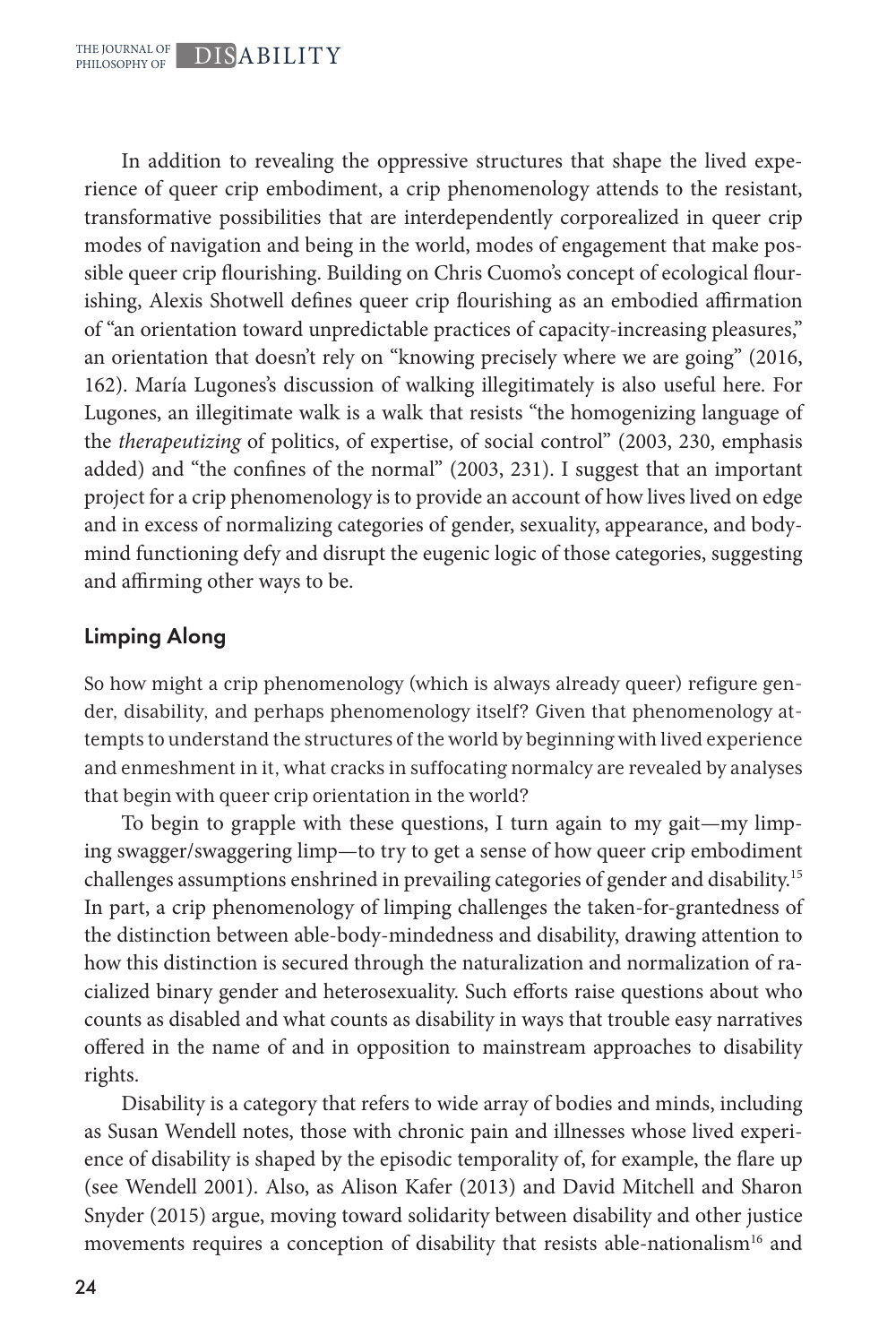decenters the role of medical diagnosis and the experiences of global elites. Thinking with these insights, I suggest that a crip phenomenology refigures the meaning and scope of disability to include those whose lived experience and resulting self-understanding and navigation of the world has been significantly shaped by disability. This expansive conception of disability experience is central to crip theory's conception of disability as more than and not reducible to medical diagnosis or assumptions that constitute common sense assumptions about disability.17 In other words, a crip perspective troubles what we think we know about disability, including what we think we know about what disability is and who counts as disabled. For example, Nirmala Erevelles offers a crip critique of the racialized, classed, and ableist operation of disability labels in schools where tracking disability (who counts as disabled) works against students of color to exclude them from the education and services they need (2014, 93–95). Thinking more expansively about disability lends itself to a critical phenomenology that reflects and is responsive to the diversity, lived complexities, and ambiguities of nonnormate corporeal experience in the world, rather than to a narrow, ultimately depoliticized understanding of disability based on presumed neutral medical diagnoses.

With this in mind, let's return to my gait, a gait that marks the queer crip mattering of my embodied navigation of the world. My limping swagger/swaggering limp is part of the sedimentation that shapes my lived experience and embodied being; it materializes what my body knows, offering an example of a habituated mode of bodily navigation and corporealizing the effects of congential hip dysplasia, casting, bracing, and rehabilitation. While my gait might not "count" within a narrow and depolitized understanding of disability, it is shaped by disability experience that continues to make my gait remarkable in normative contexts.

Even in a crowd or among strangers, I am not anonymous when I walk for reasons to do with gender and disability. When walking in public space—out and about, as it were—it is not uncommon for me to encounter a stranger's stare that first goes to my foot or leg and then takes in the rest of me, as if trying to put the pieces of a puzzle together in an effort to make sense of the non-commonsensical. Sometimes the starer will ask what happened to me; sometimes the stare becomes a glare. As Rosemarie Garland-Thomson (2009) points out, disability is structured, in part, by the stare. In limping along, I confess that it's difficult, if not impossible, for me to know whether the stare is directed at my limp or my gender nonconforming, swaggering occupation of space, but from a crip phenomenological perspective, both converge to shape how I am enmeshed in and navigate the world and thus my embodied self. The stare-glare directed at queer crip bodies in normate worlds registers our glaring presence in those spaces. Defying ready-made normate taxonomies, queer crip bodies are hypervisible disruptions in the normate flow of the world.<sup>18</sup> In limping along,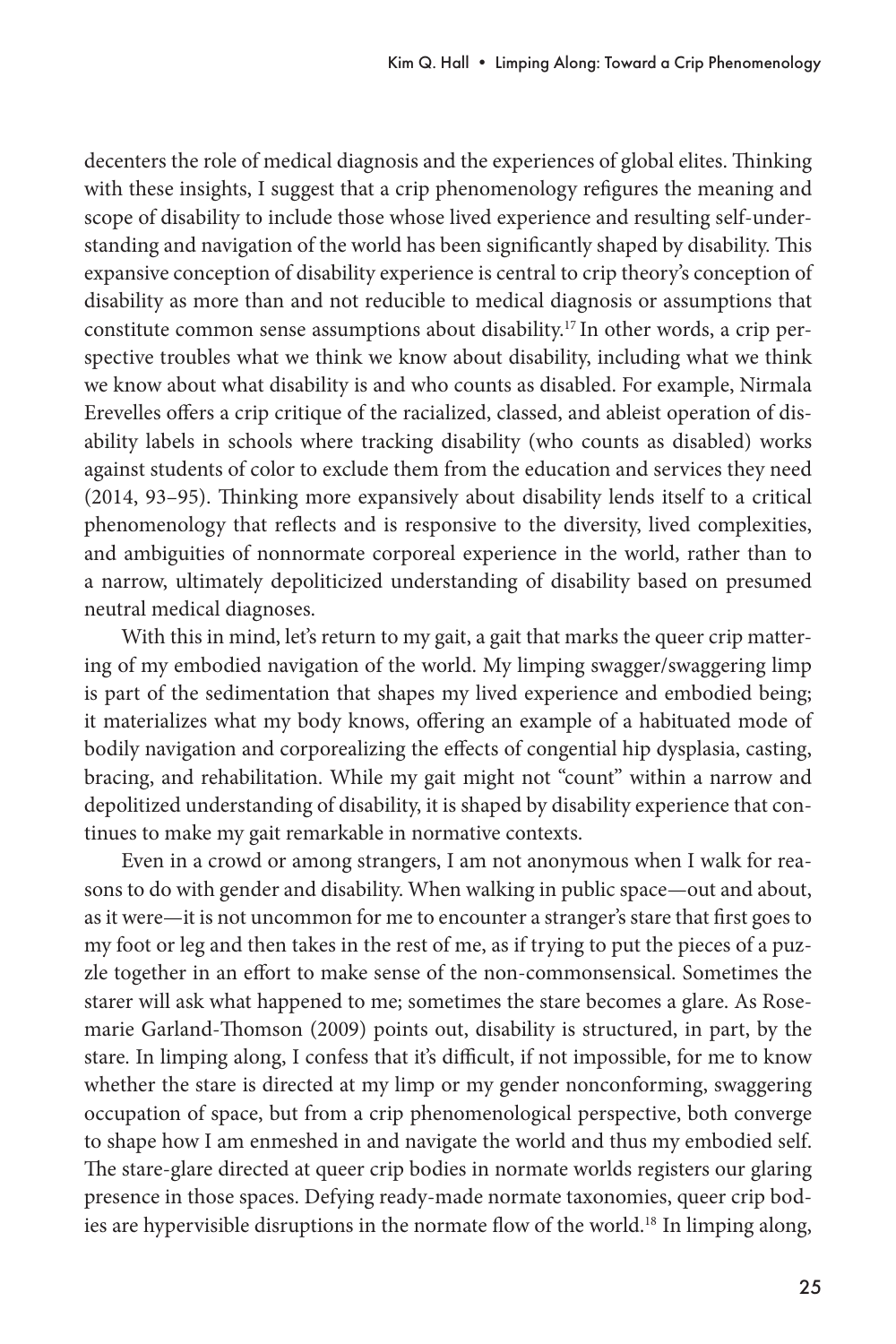I know when the record scratches. Nowhere to hide. Non-anonymous. Glaring, fabulous, fierce in our difference.

To limp is to fail in the embodied accomplishment of fluid motion through one's monstrous occupation of space. The limping-swaggering gender nonconforming butch bodyis a simultaneous embodiment of a too-muchness and not-enoughness. The not-enough here signaling how rigid binaries shape how bodies are surveilled in dominant and nondominant worlds. The not-enoughness also registers efforts to determine which bodyminds are disabled enough to count.<sup>19</sup> Not butch enough. Not disabled enough. Not hip enough. Not enough hip. My limping-swaggering gender nonconforming butch body moves along the edges of worlds of sense. An account of embodied ambiguity that troubles presumed commonsensical meanings of disability and gender requires a crip phenomenology oriented toward that which lags behind when all the counting is done.

Limping doesn't have the structure of hesitation or lingering. Instead, its structure is closer to a faltering, lagging, or failing that is perhaps best captured by Elizabeth Freeman's notion of temporal drag, a queer temporal defiance of chrononormativity, that Freeman defines as a linear temporality in which the past is superceded by an always better present (2010, xii–xiii). From a queer crip perspective, chronormativity resonates with the ableist logic of cure. A crip phenomenology of a limping-swaggering queer crip gender nonconforming lived body offers insight about the too-much/not-enough lived bodies that denaturalize and unsettle gendered, racialized, and ableist presuppositions about the relationship between disability and cure. Ableist ideologies of cure are oriented toward the normal as that which always makes life better and conceive of disability as antithetical to this better life (see Clare 2017). But as queer crips know deep in our bones, orientations toward the normal won't cure what ails us. Understanding the lived experiences of queer crip bodyminds requires a crip phenomenology oriented toward ableism and its role in shaping experiences and worlds.

To borrow from Eli Clare (2017), queer crip being in the world is an embodiment of "beautiful imperfection," which can include a lived experience of ambiguity between cure and disability that complicates the meaning of both. My surgery aimed to cure me by fixing my hip and normalizing my movements. From a medical point of view, it succeeded because it eliminated the impairment that prevented me from walking, occasioning my movement from disability to ability. But walking is more than a physiological, coordinated accomplishment of an individual body's limbs, joints, and balance. That said, there is no walking, Butler reminds us, that is not at the same time a style of walking. And this, I suggest makes all the difference. From a queer crip perspective, the surgery failed spectacularly. Unspoken ableist and cisheteronormative assumptions imagined a certain style of walking for my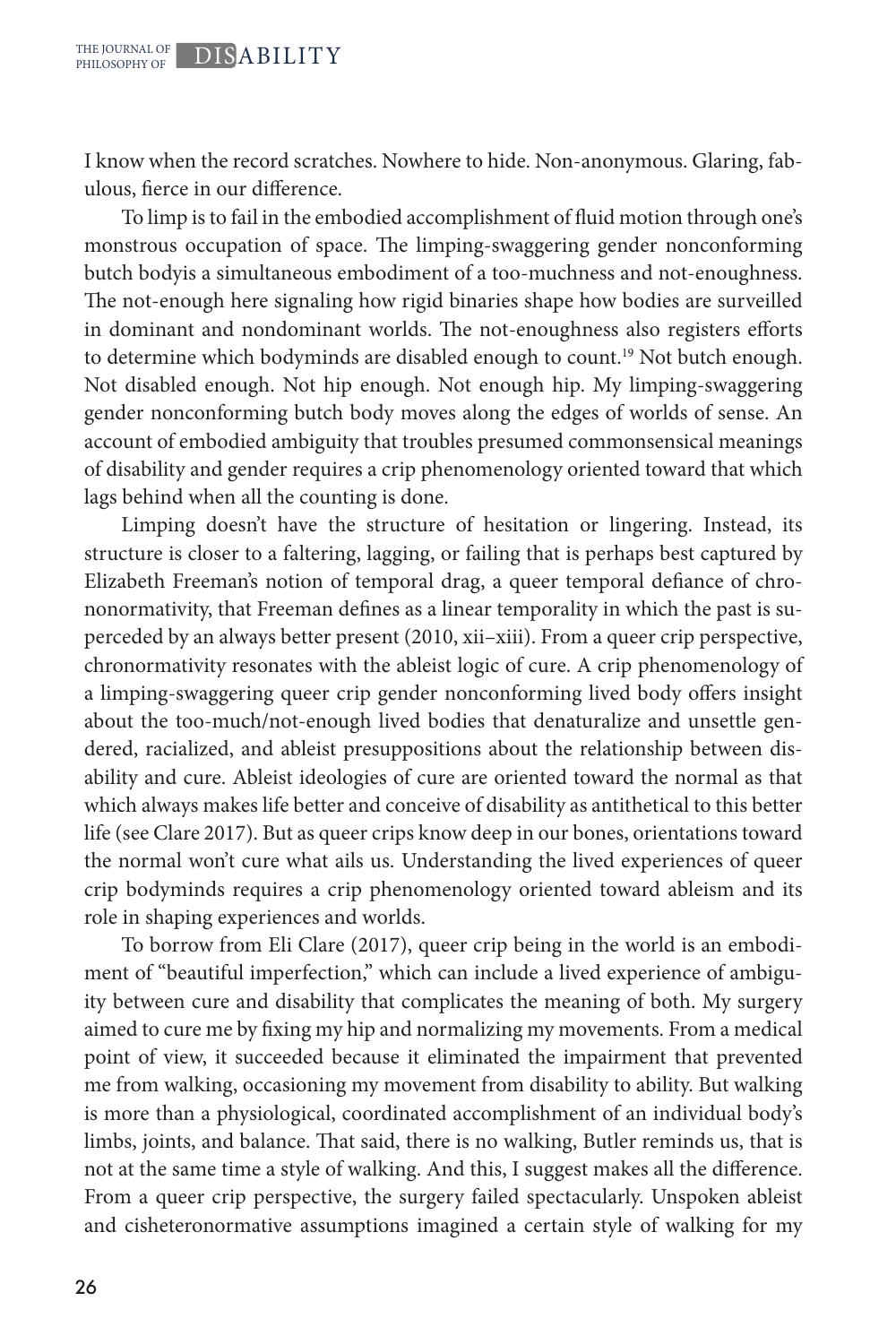cured body, a walk that was "properly gendered" with no limping. When strangers ask if I've hurt myself, their response to my gait is premised on an assumption of disability's temporary temporality in the aftermath of surgery and rehabilitation, that is, the expectation that I have been or will be cured. Every ambulatory accomplishment is taken as proof of disability elimination, the promise of cure. But such expectations are undone by the swagger that also places me outside the sphere of care and concern in ableist, cisheteronormative contexts, as well as the limp that could not be sawed, casted, braced, rehabbed, or willed away. Limping-swaggering along, I forge a path between disability and ability where I live, paths that rework and resist dominant spaces and meanings.<sup>20</sup> Limping-swaggering along, queer crip lived bodyminds create possibilities for otherwise-worlds.

#### Acknowledgements

Thanks to all who have provided helpful conversation, comments, and questions at various stages of work on this project, especially organizers and members of the audience for the *Cripping Phenomenology: Queer Interventions* panel at the Society for Phenomenology and Existential Philosophy conference in 2019, Perry Zurn and the students in his "On Walking" class at American University, Joel Michael Reynolds, Erik Parens, Rosemarie Garland-Thomson, Liz Bowen, Rod Michalko, Yomi Wong, Jill Ehnenn, and the anonymous readers.

#### ENDNOTES

1 To provide a bit more context to Mairs's claim, the full passage reads, "I am a cripple. I choose this word to name me. . . . People—crippled or not—wince at the word *cripple*, as they do not at *handicapped* or *disabled*. Perhaps I want them to wince. I want them to see me as a tough customer, one to whom the fates/gods/viruses have not been kind, but who can face the brutal truth of her existence squarely. As a cripple, I swagger" (1986, 9). Carrie Sandahl discusses the resonances between the terms queer and crip, resonances grounded in the fact that both are reclaimed terms of disparagement and that their reclamation by people targeted by those terms reflects a radical critique of the politics of normalcy (2003, 26–276). Mairs's use of swagger is a critically crip use that flaunts defiance and refusal of heteropatriarchal and ableist gendered norms, rather than superiority over inferiors as the term's more standard definition implies. Building on this work, my description of my gait as a limping-swagger/swaggering-limp aims to draw critical attention ableist conceptions of disability as lack or tragedy (swaggering-limp) and heteronormative, ableist conceptions of masculinity in which butchness is conceived as mere imitation of real masculinity and masculinity is conceived as compromised by disability (see Halberstam 1998, 77; Ahmed 2006, 98; Finkelstein 2003, 311–312; and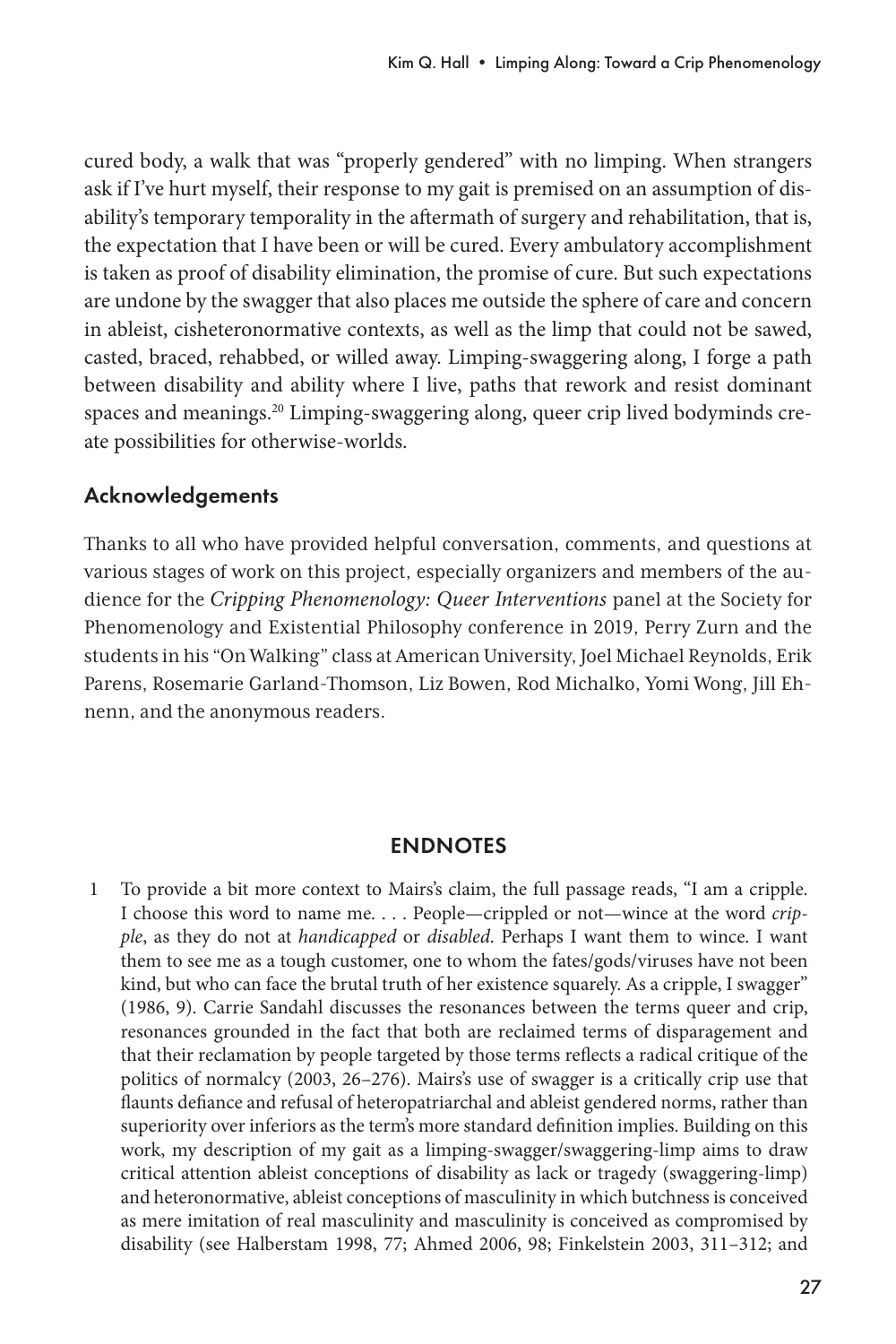Pastavas 2014, 211–212). My use of limping-swagger/swaggering-limp to describe my gait reflects a queer crip critique of the confluence of binary conceptions of gender and depoliticized, ableist conceptions of disability.

- 2 One of the purposes in this paper is to distinguish between a phenomenology of disability and a crip phenomenology. In part, this distinction highlights that the term "crip" is more than another word for disability. Rather, crip, like queer, is a term that calls into question the norms that define the terms of inclusion and exclusion within social categories, like disability, and is attuned to how ableism, racism, heteronormativity, capitalism, nationalism, patriarchy, and other systems of oppression work together to shape the meaning and lived experience of disability. Crip is a term that thinks expansively and critically about what disability is and who counts as disabled, politicizing disability rather than centering diagnosis. A phenomenology of disability focuses on disability as a pathological deviation from the norm. Cast as an example of deviation, the role of disability within a phenomenology of disability is to delimit and shore up, rather than call into question and critique, the nondisabled body as natural and normal. Within a phenomenology of disability, disability is an object rather than the subject of the phenomenological analysis. A crip phenomenology of disability is a critical phenomenology attuned to the mutually reinforcing structures of oppression that variously condition all experience, all bodily being in the world.
- 3 Rosemarie Garland-Thomson defines the normate as the "incarnation" of a culture's regulatory ideal of the normal body (1997, 8; 2011, 23–24).
- 4 Leder defines dys-appearance as the body's appeareance "as thematic focus, but precisely . . . in a *dys*-state—*dys* from the Greek prefix signifying 'bad,' 'hard,' or 'ill,' and is found in English in words such as 'dysfunctional'" (1990, 84). Leder contrasts the *disappearance* of the body as an absent state of the body (like blood circulation) that allows normal, healthy functioning and the body's *dys-appearance* in which the normally absent body becomes present in ways that prevent normal being in the world. For Leder, the normal body is the healthy body, a conception that rests on an assumption that disability is an absence of health. He describes the body's dys-appearance as the body becoming alien to and at odds with the self, resulting in the body's engagement with the world that moves from the "I can" to "I no longer can" (Leder 1990, 81). Leder's analysis of the absent body abstracts ability and disability from structures of oppression, rendering the "I can," "I no longer can," and the "I cannot," depoliticized consequences of the state of the body itself. In this sense, Leder offers a phenomenology of disability rather than a crip phenomenology.
- 5 Leder presents a phenomenological account of lived experience; however, his discussion of dis-ability and dys-appearance reflects an ableist assumption according to which disability can only be lived as loss. By contrast, consider Eli Clare's response to strangers who assume he would want or choose a cure: "After five decades of these kinds of interactions, I still don't know how to rebuff their pity, how to tell them the simple truth that I'm not broken. Even if there were a cure for brain cells that died at birth, I'd refuse. I have no idea who I'd be without my tremoring and tense muscles, slurring tongue" (2017, 5–6).
- 6 Here I recruit Eve Kosofsky Sedgwick's reference to smuggling as a queer critical method (1993, 11).
- 7 María Lugones's (1987) concept of multiple worlds of sense and experience and of how the self is different in different worlds is central to my thinking here. Worlds, for Lugones,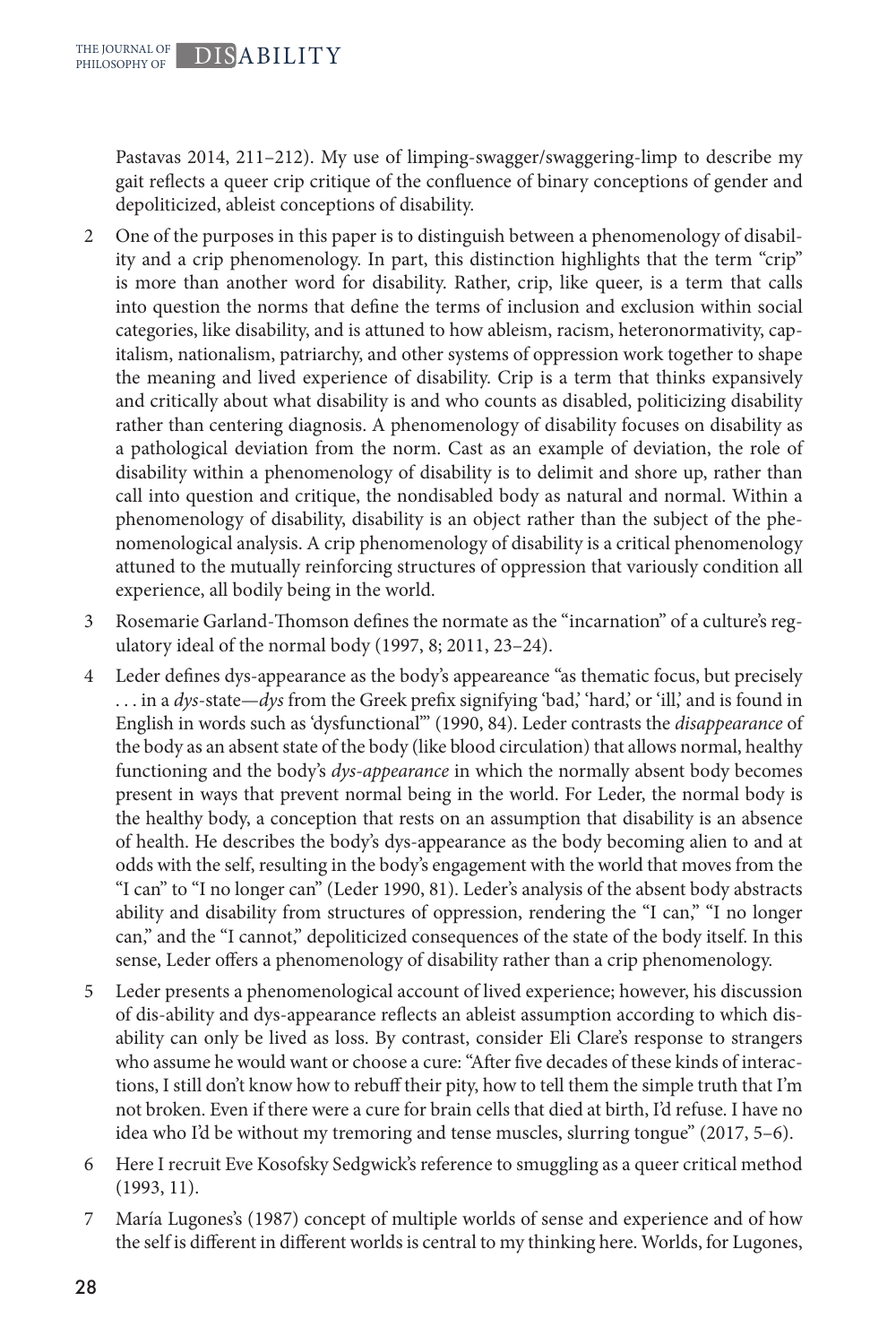can be resistant, dominant, populated by few or many people, incomplete, and there can be worlds in which one is understood in ways that don't make sense to one and worlds where one's own frame of meaning is not in operation (10–12). Everyday experience for those who are oppressed, for Lugones, involves world-travelling and an understanding of how one is perceived in different worlds. A feature of privilege is that one is not required to world-travel for survival, and engages in world-traveling as a mode of tourism.

- 8 For a discussion of crip as a critical concept and practice see Kafer 2013, 12–13, 16–17 and McRuer 2006, 28–32.
- 9 In drawing a connection between Kant and Nietzsche in my discussion of the philosopher's walk, I am not suggesting that there aren't interesting and important philosophical differences between the two. For example, it would be interesting to consider how Nietzsche's genealogical approach to truth and morality might form an important ground for a critically crip philosophy. Nonetheless, a careful development of this view is beyond the scope of this paper. My critique of the ableism of the philosopher's walk in this section is not grounded in the works of specific philosophers (for example, Kant and Nietzsche). Instead, it is focused on how the walking habits of various philosophers has become part of a story told about Western philosophy, a story that makes a particular connection between walking with thinking, or the practice of good philosophy.
- 10 Shannon Sullivan defines "ontological expansiveness" as the lived spatiality of whiteness characterized by the presumed right to inhabit all spaces and be centered in them (2006, 38, 144–145).
- 11 Consider, by contrast, what Sara Ahmed says about the feminist ethics of citation. Far from being bogged down by the words of others, citation is feminist queer crip memory, personal and political (Ahmed 2017, 15–16).
- 12 Eugenic logic is Rosemarie Garland-Thomson's term for the ableist ideological conviction "that our world would be a better place if disability could be eliminated" (2012, 339–340).
- 13 This last point is starkly demonstrated by the ageist ableism of people who perceive COVID-19 as not their problem because they aren't in a higher risk category and thus conclude that mask wearing, vaccination, and social distancing aren't their responsibility. Meanwhile, people and places deemed more inherently vulnerable to COVID-19 contagion—old people, disabled people, poor people, black people, brown people, and Indigenous people, long-term care facilities, prisons, etc.—became national sacrifice zones in the U.S. in efforts to secure "public health." But, just as no one takes a walk without something or someone that supports that walk, no one lives without something or someone who supports one's living (e.g., agricultural laborers, grocery store workers, hospital cleaners, nurses, food delivery workers, nurse's aides, etc.).
- 14 My discussion of how racism, ableism, and transphobia shaped Latisha King's life and death draws on Perry Zurn's (2019) and Andrea Pitts's (forthcoming 2021) excellent analyses.
- 15 My analysis in this paper focuses on my gait as an example of queer crip embodied experience between disability and ability. Other disability studies scholars who have reflected on the meaning of their gait include Eli Clare (2017), Tobin Siebers (1998), and Leah Lakshmi Piepzna-Samarasinha (2018 and interviewed by Persaud 2018). Their accounts are brilliant and bring out different dimensions of crip navigation of the world.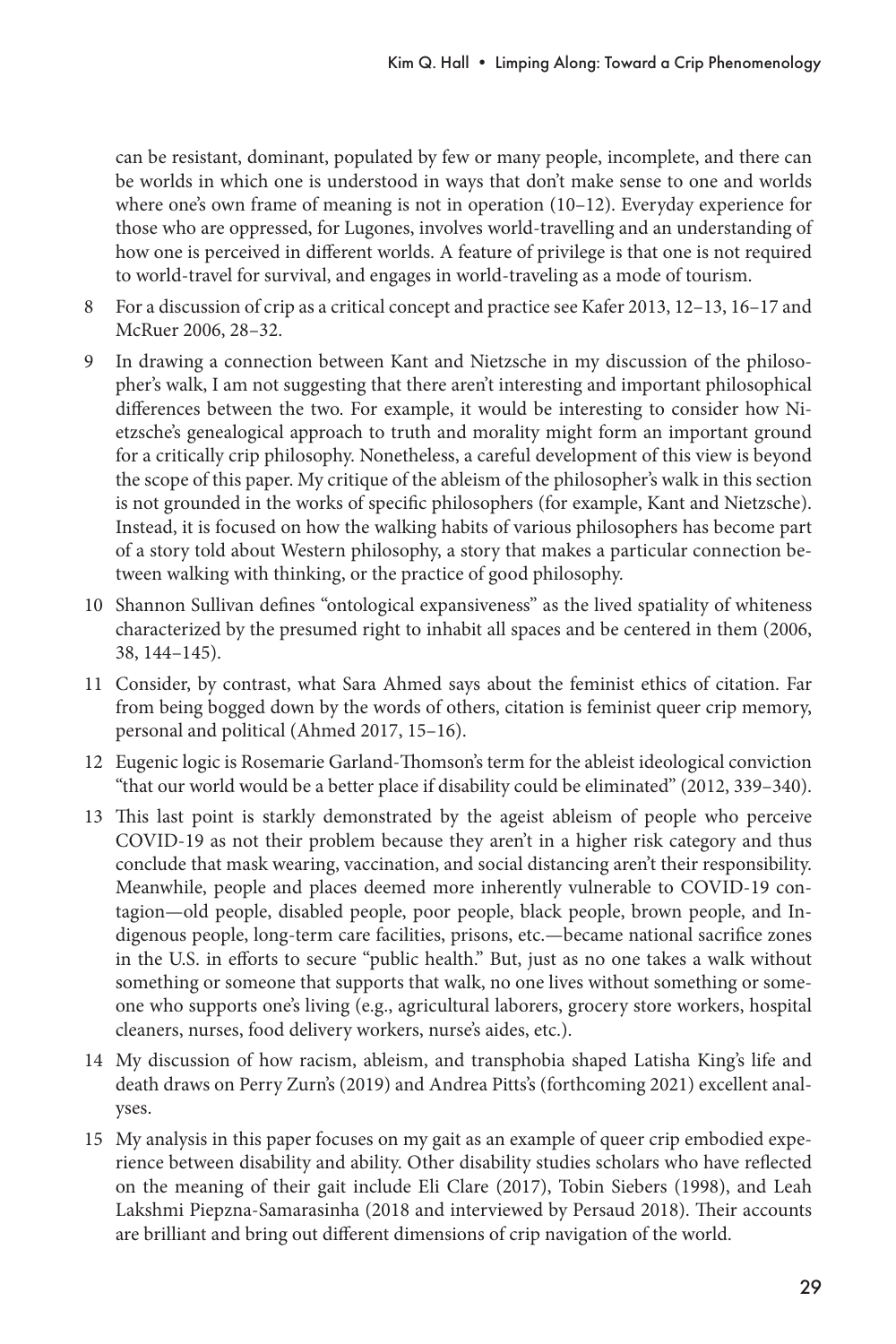- 16 Mitchell and Snyder define able-nationalism as the neoliberal "tactic of integrating a privileged [disabled] minority at the expense of the further abjection of the many," a tactic that "relies on a binary between 'giver nations' and 'beneficiary nations'" (2015, 44 and 52).
- 17 Gayle Salamon describes how common sense and shock work together. As she puts it,

[A]n experience of shock enacts a break with common sense. But common sense is not merely a neutral ground that is disrupted by shock. It is that which disciplines the otherwise, brings it back when it has strayed from a collectively agreed upon course of deliberation or action. Common sense and shock thus work in concert, either for the purpose of establishing and enforcing norms or with the aim of challenging them. (Salamon 2018, 109).

- 18 For an insightful analysis of the connection between ableism and fluency, see Joshua St. Pierre (2017).
- 19 For crip perspectives on living with pain and gender identity, see Finklestein (2003) and Pastavas (2014).
- 20 For more on walking as a world-creating, resistant critical practice that challenges dominant meanings, see Zurn (forthcoming 2021) and Lugones (2003).

#### REFERENCES

- Ahmed, Sara. 2006. *Queer Phenomenology: Orientations, Objects, Others*. Durham and London: Duke University Press. https://doi.org/10.2307/j.ctv125jk6w.
- Ahmed, Sara. 2007. "A Phenomenology of Whiteness," *Feminist Theory* 8.2: 149–168. https://doi.org/10.1177/1464700107078139
- Ahmed, Sara. 2017. *Living a Feminist Life*. Durham: Duke University Press. https://doi.org/10.1215/9780822373377
- Butler, Judith with Sunara Taylor. 2009. "Interdependence." In *Examined Life: Excursions with Contemporary Thinkers*, edited by Astra Taylor, 185–213. New York and London: The New Press.
- Carlson, Licia. 2010. *The Faces of Intellectual Disability*. Bloomington and Indianapolis: Indiana University Press.
- Clare, Eli. 2017. *Brilliant Imperfection: Grappling with Cure*. Durham: Duke University Press. https://doi.org/10.1515/9780822373520
- Crawley, Ashon T. 2017. *Black Pentacostal Breath: The Aesthetics of Possibility*. New York: Fordham University Press. https://doi.org/10.5422/fordham/9780823274543.001.0001
- Crosby, Christina. 2016. *A Body Undone: Living On After Great Pain*. New York: New York University Press.
- Erevelles, Nirmala. 2014. "Crippin' Jim Crow: Disability, Dis-Location, and the School-to-Prison Pipeline." In *Disability Incarcerated: Imprisonment and Disability in the United States and Canada*, edited by Liat Ben-Moshe, Chris Chapman, and Allison G. Carey, 81–99. New York: Palgrave MacMillan. https://doi.org/10.1057/9781137388476\_5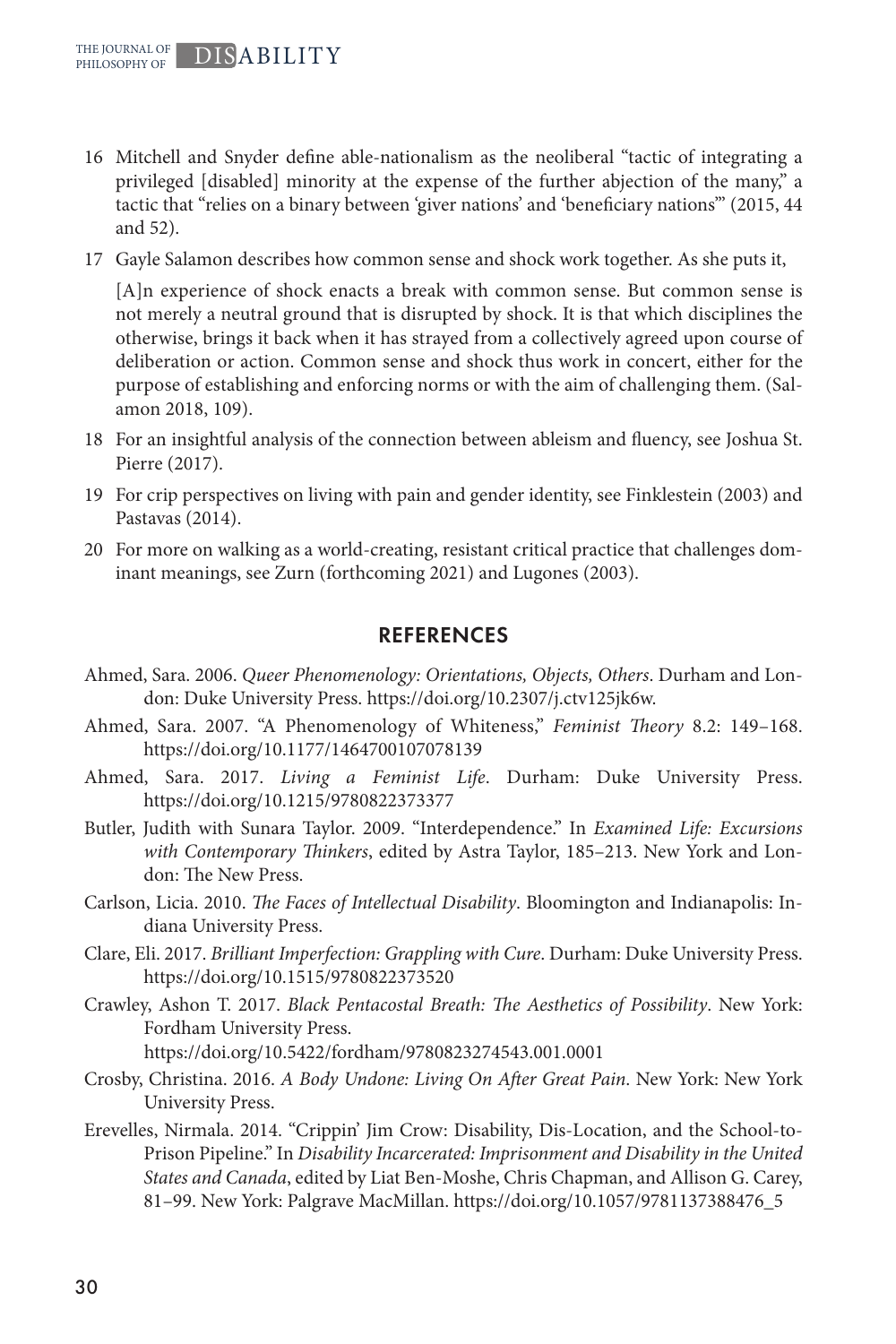- Finkelstein, S. Naomi. 2003. "The Only Thing You Have To Do Is Live," *GLQ: A Journal of Lesbian and Gay Studies* 9.1–2: 307–319. https://doi.org/10.1215/10642684-9-1-2-307
- Freeman, Elizabeth. 2010. *Time Binds: Queer Temporalities, Queer Histories*. Durham: Duke University Press. https://doi.org/10.2307/j.ctv1198v7z
- Garland-Thomson, Rosemarie. 1997. *Extraordinary Bodies: Figuring Physical Disability in American Culture and Literature*. New York: Columbia University Press.
- Garland-Thomson, Rosemarie. 2009. *Staring: How We Look*. New York: Oxford University Press.
- Garland-Thomson, Rosemarie. 2011. "Integrating Disability, Transforming Feminist Theory." In *Feminist Disability Studies*, ed. Kim Q. Hall, 13–37. Bloomington and Indianapolis: Indiana University Press.
- Garland-Thomson, Rosemarie. 2012. "The Case for Conserving Disability," *Journal of Bioethical Inquiry* 9.3: 339–355. https://doi.org/10.1007/s11673-012-9380-0
- Gros, Frédéric. 2014. *A Philosophy of Walking*. Translated by John Howe. New York and London: Verso.
- Guenther, Lisa. 2020. "Critical Phenomenology." In *50 Concepts for a Critical Phenomenology*, edited by Gail Weiss, Ann V. Murphy, and Gayle Salamon, 11–16. Evanston, IL: Northwestern University Press. https://doi.org/10.2307/j.ctvmx3j22.6
- Halberstam, Judith. 1998. *Female Masculinity*. Durham and London: Duke University Press. https://doi.org/10.2307/j.ctv11hpjb1
- Kafer, Alison. 2013. *Feminist Queer Crip*. Bloomington and Indianapolis: Indiana University Press.
- Leder, Drew. 1990. *The Absent Body*. Chicago and London: The University of Chicago Press.
- Lugones, María. 1987. "Playfulness, 'World'-Travelling, and Loving Perception," *Hypatia: Journal of Feminist Philosophy* 2.2: 3–19. https://doi.org/10.1111/j.1527-2001.1987.tb01062.x
- Lugones, María. 2003. "Tactical Strategies of the Streetwalker/Estrategias Tácticas de la Callejera," *Pilgrimages/Peregrinajes: Theorizing Coalition against Multiple Oppressions*. Lanham, MD: Rowman and Littlefield.
- Mairs, Nancy. 1986. "On Being a Cripple," *Plaintext*. Tucson: University of Arizona Press.
- McRuer, Robert. 2006. *Crip Theory: Cultural Signs of Queerness and Disability*. New York: New York University Press.
- McRuer, Robert. 2018. *Crip Times: Disability, Globalization, and Resistance*. New York: New York University Press. https://doi.org/10.2307/j.ctt1pwt9nj
- McRuer, Robert. 2020. "Compulsory Able-Bodiedness." In *50 Concepts for a Critical Phenomenology*, edited by Gail Weiss, Ann V. Murphy, and Gayle Salamon, 61–68. Evanston, IL: Northwestern University Press. https://doi.org/10.2307/j.ctvmx3j22.13
- Mitchell, David T., and Sharon L. Snyder. 2000. *Narrative Prosthesis: Disability and the Dependencies of Discourse*. Ann Arbor: University of Michigan Press. https://doi.org/10.3998/mpub.11523
- Mitchell, David T., and Sharon L. Snyder. 2015. *The Biopolitics of Disability: Neoliberalism, Ablenationalism, and Peripheral Embodiment*. Ann Arbor: University of Michigan Press. https://doi.org/10.3998/mpub.7331366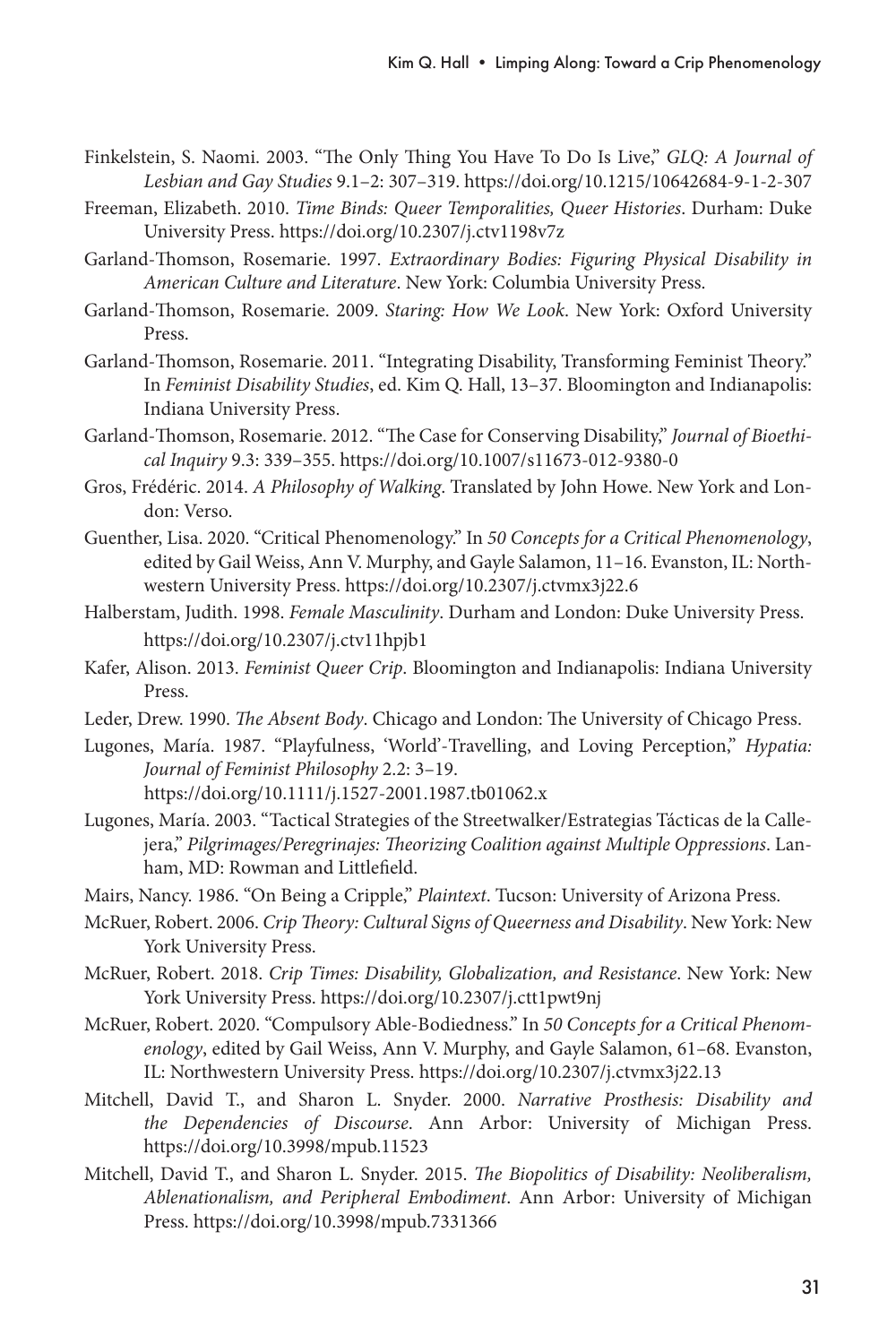- Mitchell, David T., and Sharon L. Snyder, directors.1996. *Vital Signs: Crip Culture Talks Back*, Director's Cut. Marquette, MI: Brace Yourselves Productions.
- Ortega, Mariana. 2016. *In-Between: Latina Feminist Phenomenology, Multiplicity, and the Self*. Albany, NY: SUNY Press.
- Pastavas, Alyson. 2014. "Recovering a Cripistemology of Pain: Leaky Bodies, Connective Tissue, and Feeling Discourse," *Journal of Literary and Cultural Disability Studies* 8.2: 203–218. https://doi.org/10.3828/jlcds.2014.16
- Persaud, Christopher. 2018. "Imagine Otherwise: Leah Lakshmi Piezna-Samarasinha on Disability Justice," Ideas on Fire. Imagine Otherwise podcast, Episode 62. https:// ideasonfire.net/62-leah-lakshmi-piepzna-samarasinha-part-2/.
- Piepzna-Samarasinha, Leah Lakshmi. 2018. *Care Work: Dreaming Disability Justice*. Vancouver: Arsenal Pulp Press.
- Pitts, Andrea. Forthcoming 2022. "Commentary on *The Life and Death of Latisha King: A Critical Phenomenology of Transphobia* by Gayle Salamon," *Philosophy Today* 66.1 (forthcoming).
- Reynolds, Joel Michael. 2018. "Merleau-Ponty, World-Creating Blindness, and the Phenomenology of Non-Normate Bodies," *Chiasmi International* 19: 419–436. https://doi.org/10.5840/chiasmi20171934
- Salamon, Gayle. 2018. *The Life and Death of Latisha King: A Critical Phenomenology of Transphobia*. New York: New York University Press. https://doi.org/10.2307/j.ctvfb6z5z
- Sandahl, Carrie. 2003. "Queering the Crip or Cripping the Queer? Intersections of Queer and Crip Identities in Solo Autobiographical Performance," *GLQ: Journal of Lesbian and Gay Studies* 9.1–2: 25–56. https://doi.org/10.1215/10642684-9-1-2-25
- Sedgwick, Eve Kosofsky. 1993. "Queer and Now." In *Tendencies*. Durham, NC: Duke University Press, 1–20. https://doi.org/10.1215/9780822381860-001
- Shotwell, Alexis. 2016. *Against Purity: Living Ethically in Compromised Times*. Minneapolis: University of Minnesota Press.
- Siebers, Tobin. 1998. "My Withered Limb," *Michigan Quarterly Review* 37.2: 196–205. Reprinted in *Michigan Quarterly Review* 60.1, Winter 2021.
- St. Pierre, Joshua. 2017. "Becoming Dysfluent: Fluency as Biopolitics and Hegemony," *Journal of Literary and Cultural Disability Studies* 11.3: 339–356. https://doi.org/10.3828/jlcds.2017.26
- Straus, Erwin W. 1966. "The Upright Posture," *Phenomenological Psychology*, trans. in part by Erling Eng, 137–165. New York: Basic Books.
- Sullivan, Shannon. 2006. *Revealing Whiteness: The Unconscious Habits of Racial Privilege*. Bloomington: Indiana University Press.
- Weiss, Gail. 2008. *Refiguring the Ordinary*. Bloomington and Indianapolis: Indiana University Press.
- Weiss, Gail. 2017. "The 'Normal Abnormalities' of Disability and Aging: Merleau-Ponty and Beauvoir." In *Feminist Phenomenology Futures*, edited by Helen A. Fielding and Dorothea E. Olkowski, 203–217. Bloomington and Indianapolis: Indiana University Press. https://doi.org/10.2307/j.ctt2005vm7.15
- Wendell, Susan. 2001. "Unhealthy Disabled: Treating Chronic Illnesses as Disabilities," *Hypatia: Journal of Feminist Philosophy* 16.4: 17–33. https://doi.org/10.1353/hyp.2001.0062